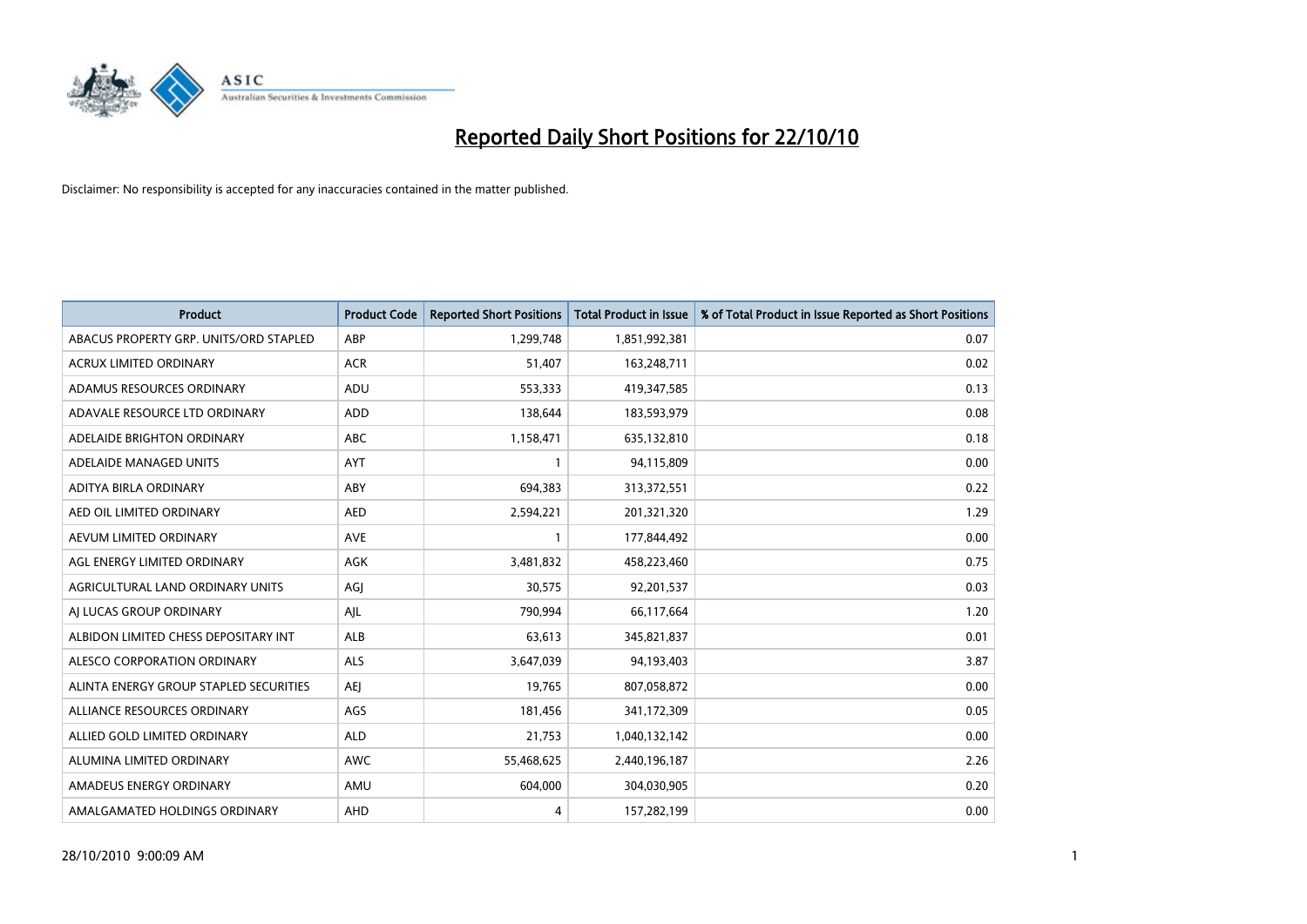

| <b>Product</b>                          | <b>Product Code</b> | <b>Reported Short Positions</b> | <b>Total Product in Issue</b> | % of Total Product in Issue Reported as Short Positions |
|-----------------------------------------|---------------------|---------------------------------|-------------------------------|---------------------------------------------------------|
| AMCOR LIMITED ORDINARY                  | <b>AMC</b>          | 1,711,137                       | 1,224,359,762                 | 0.13                                                    |
| AMP LIMITED ORDINARY                    | AMP                 | 25,473,179                      | 2,094,424,200                 | 1.19                                                    |
| AMPELLA MINING ORDINARY                 | <b>AMX</b>          | 28.097                          | 200,225,108                   | 0.01                                                    |
| ANDEAN RESOURCES LTD ORDINARY           | <b>AND</b>          | 87,901                          | 548,450,367                   | 0.01                                                    |
| ANSELL LIMITED ORDINARY                 | <b>ANN</b>          | 1,252,730                       | 132,894,402                   | 0.94                                                    |
| ANTARES ENERGY LTD ORDINARY             | <b>AZZ</b>          | 13,207                          | 299,333,110                   | 0.00                                                    |
| ANZ BANKING GRP LTD ORDINARY            | <b>ANZ</b>          | 7,555,712                       | 2,559,768,592                 | 0.26                                                    |
| APA GROUP STAPLED SECURITIES            | <b>APA</b>          | 3,256,747                       | 551,689,118                   | 0.60                                                    |
| APEX MINERALS NL ORDINARY               | <b>AXM</b>          | 885,146                         | 3,567,819,909                 | 0.02                                                    |
| APN EUROPEAN RETAIL UNITS STAPLED SEC.  | <b>AEZ</b>          | 11,832                          | 544,910,660                   | 0.00                                                    |
| APN NEWS & MEDIA ORDINARY               | <b>APN</b>          | 10,351,923                      | 606,084,019                   | 1.70                                                    |
| APOLLO GAS LIMITED ORDINARY             | <b>AZO</b>          | 71,180                          | 90,400,136                    | 0.08                                                    |
| AQUARIUS PLATINUM. ORDINARY             | <b>AQP</b>          | 6,717,481                       | 463,231,008                   | 1.45                                                    |
| AQUILA RESOURCES ORDINARY               | <b>AQA</b>          | 1,138,373                       | 322,862,186                   | 0.32                                                    |
| ARAFURA RESOURCE LTD ORDINARY           | <b>ARU</b>          | 1,161,831                       | 291,260,342                   | 0.39                                                    |
| ARDENT LEISURE GROUP STAPLED SECURITIES | AAD                 | 1,078,655                       | 312,836,274                   | 0.33                                                    |
| ARISTOCRAT LEISURE ORDINARY             | <b>ALL</b>          | 25,066,300                      | 533,983,910                   | 4.68                                                    |
| ASCIANO GROUP STAPLED SECURITIES        | <b>AIO</b>          | 35,135,943                      | 2,926,103,883                 | 1.20                                                    |
| ASG GROUP LIMITED ORDINARY              | <b>ASZ</b>          | 25,993                          | 154,567,466                   | 0.01                                                    |
| ASPEN GROUP ORD/UNITS STAPLED           | <b>APZ</b>          | 1,042,965                       | 583,934,711                   | 0.18                                                    |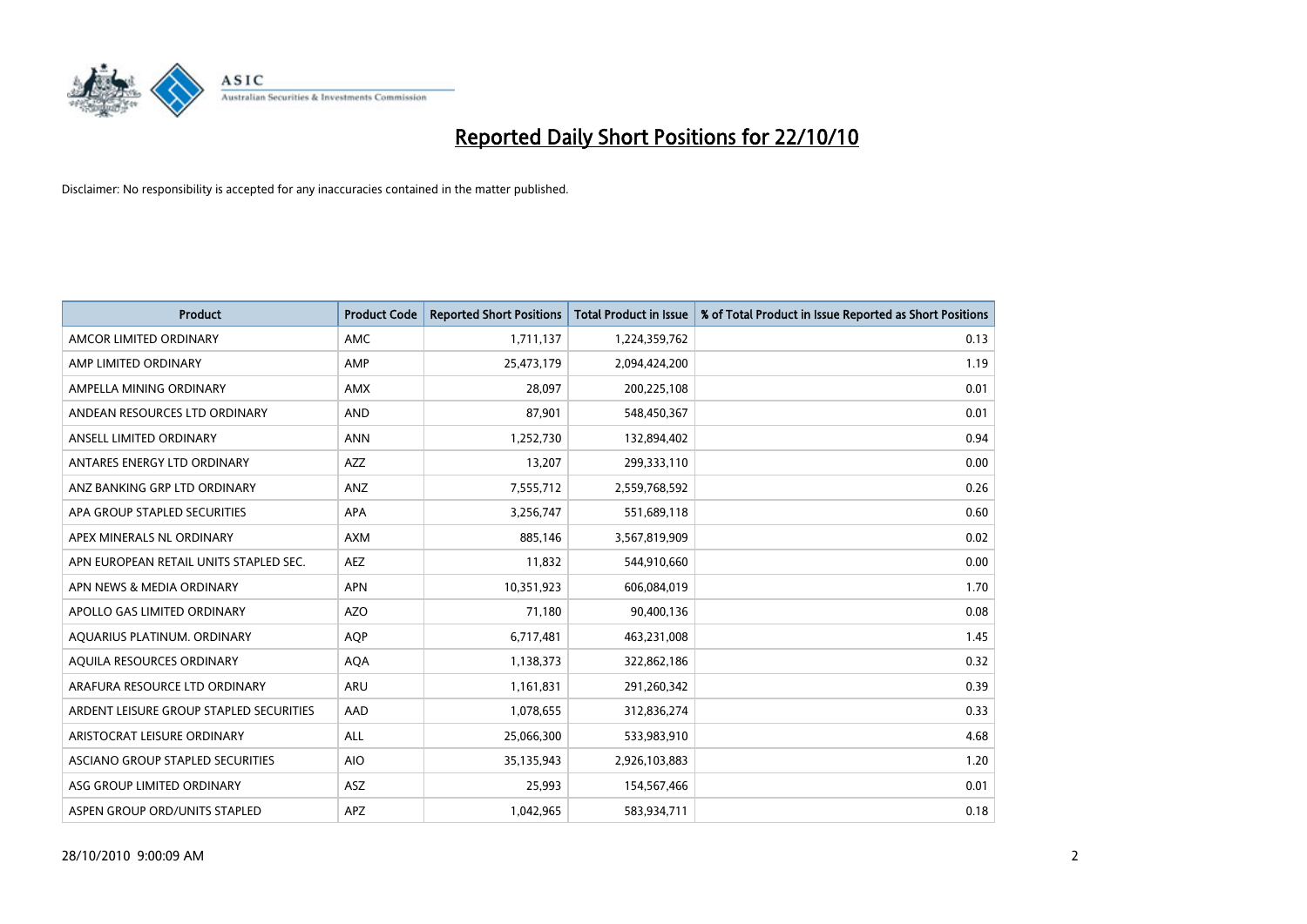

| <b>Product</b>                          | <b>Product Code</b> | <b>Reported Short Positions</b> | Total Product in Issue | % of Total Product in Issue Reported as Short Positions |
|-----------------------------------------|---------------------|---------------------------------|------------------------|---------------------------------------------------------|
| <b>ASTON RES LTD ORDINARY</b>           | <b>AZT</b>          | 601                             | 204,527,604            | 0.00                                                    |
| ASTRO JAP PROP GROUP STAPLED SECURITIES | AIA                 | 93,948                          | 508,212,161            | 0.02                                                    |
| ASX LIMITED ORDINARY                    | <b>ASX</b>          | 4,166,454                       | 175,136,729            | 2.37                                                    |
| ATLANTIC LIMITED ORDINARY               | ATI                 | 83,147                          | 107,522,356            | 0.08                                                    |
| ATLAS IRON LIMITED ORDINARY             | <b>AGO</b>          | 4,411,704                       | 540,082,119            | 0.81                                                    |
| AUCKLAND INTERNATION ORDINARY           | AIA                 | 54                              | 1,310,392,831          | 0.00                                                    |
| <b>AURORA OIL &amp; GAS ORDINARY</b>    | <b>AUT</b>          | 119,168                         | 278,365,342            | 0.04                                                    |
| <b>AUSDRILL LIMITED ORDINARY</b>        | <b>ASL</b>          | 113,884                         | 261,820,159            | 0.03                                                    |
| AUSENCO LIMITED ORDINARY                | AAX                 | 4,117,790                       | 122,427,576            | 3.37                                                    |
| <b>AUSTAL LIMITED ORDINARY</b>          | ASB                 | 239,487                         | 188,069,638            | 0.12                                                    |
| AUSTAR UNITED ORDINARY                  | <b>AUN</b>          | 14,992,810                      | 1,271,329,063          | 1.18                                                    |
| <b>AUSTBROKERS HOLDINGS ORDINARY</b>    | <b>AUB</b>          | 2                               | 53,661,822             | 0.00                                                    |
| AUSTEREO GROUP LTD. ORDINARY            | <b>AEO</b>          | 78,309                          | 344,783,708            | 0.02                                                    |
| AUSTIN ENGINEERING ORDINARY             | ANG                 | 10,964                          | 71,314,403             | 0.01                                                    |
| <b>AUSTRALAND ASSETS ASSETS</b>         | AAZPB               | 1,168                           | 2,750,000              | 0.04                                                    |
| AUSTRALAND PROPERTY STAPLED SECURITY    | <b>ALZ</b>          | 163,344                         | 576,837,197            | 0.02                                                    |
| AUSTRALIAN AGRICULT, ORDINARY           | AAC                 | 4,450,278                       | 264,264,459            | 1.66                                                    |
| AUSTRALIAN EDUCATION UNITS              | <b>AEU</b>          | 625,000                         | 134,973,383            | 0.46                                                    |
| AUSTRALIAN INFRASTR, UNITS/ORDINARY     | <b>AIX</b>          | 168,922                         | 620,733,944            | 0.02                                                    |
| AUSTRALIAN MINES LTD ORDINARY           | <b>AUZ</b>          | 1,400,000                       | 6,981,662,168          | 0.02                                                    |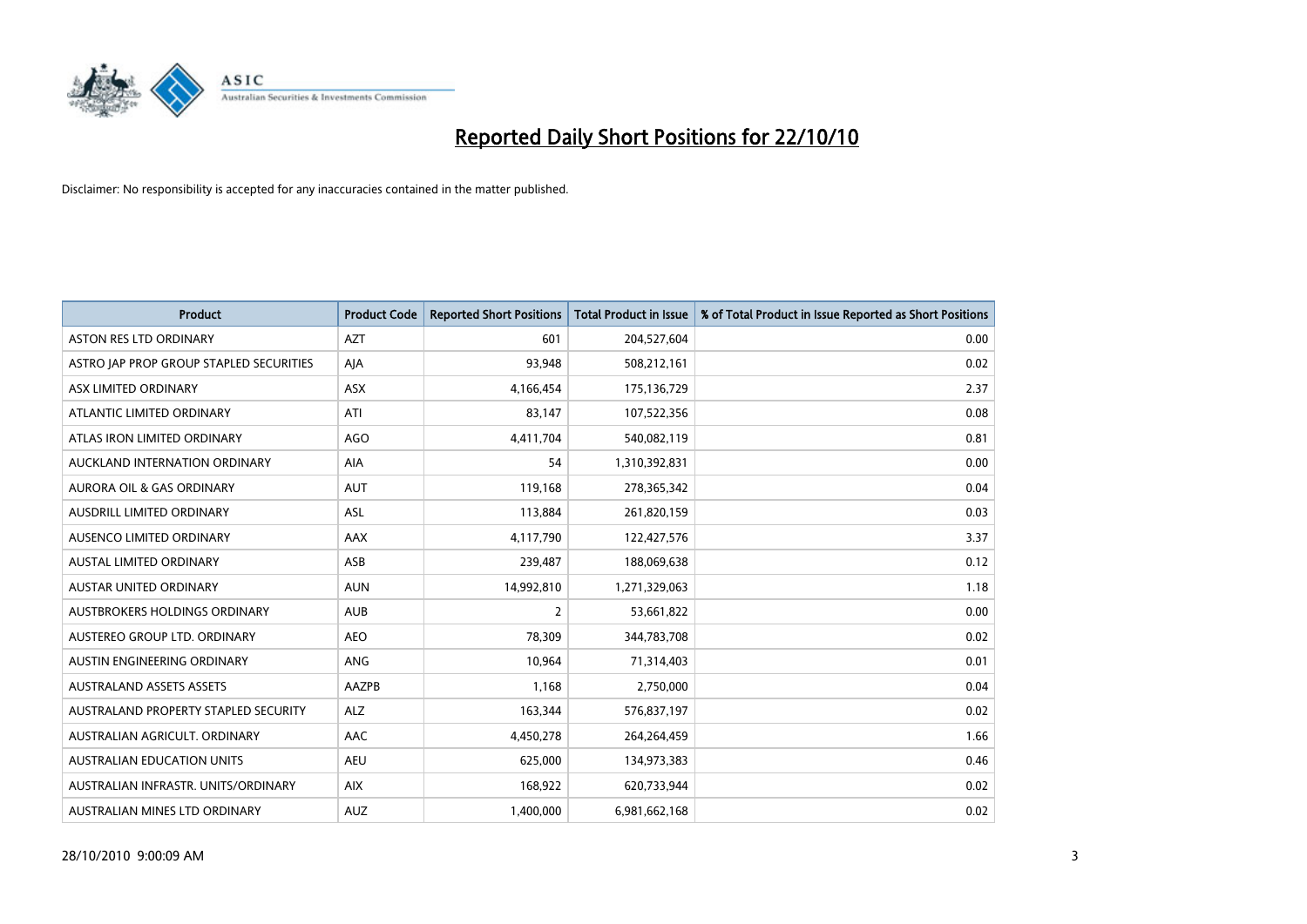

| <b>Product</b>                       | <b>Product Code</b> | <b>Reported Short Positions</b> | <b>Total Product in Issue</b> | % of Total Product in Issue Reported as Short Positions |
|--------------------------------------|---------------------|---------------------------------|-------------------------------|---------------------------------------------------------|
| AUSTRALIAN PHARM, ORDINARY           | API                 | 872,299                         | 488,115,883                   | 0.17                                                    |
| AUTOMOTIVE HOLDINGS ORDINARY         | <b>AHE</b>          | 1,732                           | 225,731,300                   | 0.00                                                    |
| AVEXA LIMITED ORDINARY               | <b>AVX</b>          | 243,657                         | 847,688,779                   | 0.03                                                    |
| AVOCA RESOURCES ORDINARY             | <b>AVO</b>          | 719,394                         | 302,379,660                   | 0.24                                                    |
| AWB LIMITED ORDINARY                 | <b>AWB</b>          | 2,903,115                       | 824,186,720                   | 0.35                                                    |
| AWE LIMITED ORDINARY                 | <b>AWE</b>          | 2,051,684                       | 521,871,941                   | 0.40                                                    |
| AXA ASIA PACIFIC ORDINARY            | <b>AXA</b>          | 5,926,928                       | 2,067,095,545                 | 0.28                                                    |
| AZUMAH RESOURCES ORDINARY            | <b>AZM</b>          | 4.000                           | 220,946,055                   | 0.00                                                    |
| BANK OF QUEENSLAND. ORDINARY         | <b>BOO</b>          | 1,107,133                       | 220,044,823                   | 0.49                                                    |
| <b>BANNERMAN RESOURCES ORDINARY</b>  | <b>BMN</b>          | 278,579                         | 201,710,934                   | 0.14                                                    |
| <b>BASS STRAIT OIL CO ORDINARY</b>   | <b>BAS</b>          | 1,482                           | 291,030,250                   | 0.00                                                    |
| <b>BATHURST RESOURCES ORDINARY</b>   | <b>BTU</b>          | 2,612,466                       | 236,315,015                   | 1.11                                                    |
| <b>BAUXITE RESOURCE LTD ORDINARY</b> | <b>BAU</b>          | 44.797                          | 234,379,896                   | 0.02                                                    |
| BEACH ENERGY LIMITED ORDINARY        | <b>BPT</b>          | 3,264,097                       | 1,098,548,140                 | 0.28                                                    |
| BENDIGO AND ADELAIDE ORDINARY        | <b>BEN</b>          | 2,257,363                       | 357,550,269                   | 0.62                                                    |
| <b>BENDIGO MINING LTD ORDINARY</b>   | <b>BDG</b>          | 5,219,663                       | 509,712,735                   | 1.02                                                    |
| BERKELEY RESOURCES ORDINARY          | <b>BKY</b>          | 26,024                          | 137,632,135                   | 0.01                                                    |
| BHP BILLITON LIMITED ORDINARY        | <b>BHP</b>          | 25,466,203                      | 3,356,081,497                 | 0.71                                                    |
| <b>BILLABONG ORDINARY</b>            | <b>BBG</b>          | 6,196,543                       | 253,122,552                   | 2.44                                                    |
| <b>BIOTA HOLDINGS ORDINARY</b>       | <b>BTA</b>          | 1,701,926                       | 179,878,356                   | 0.95                                                    |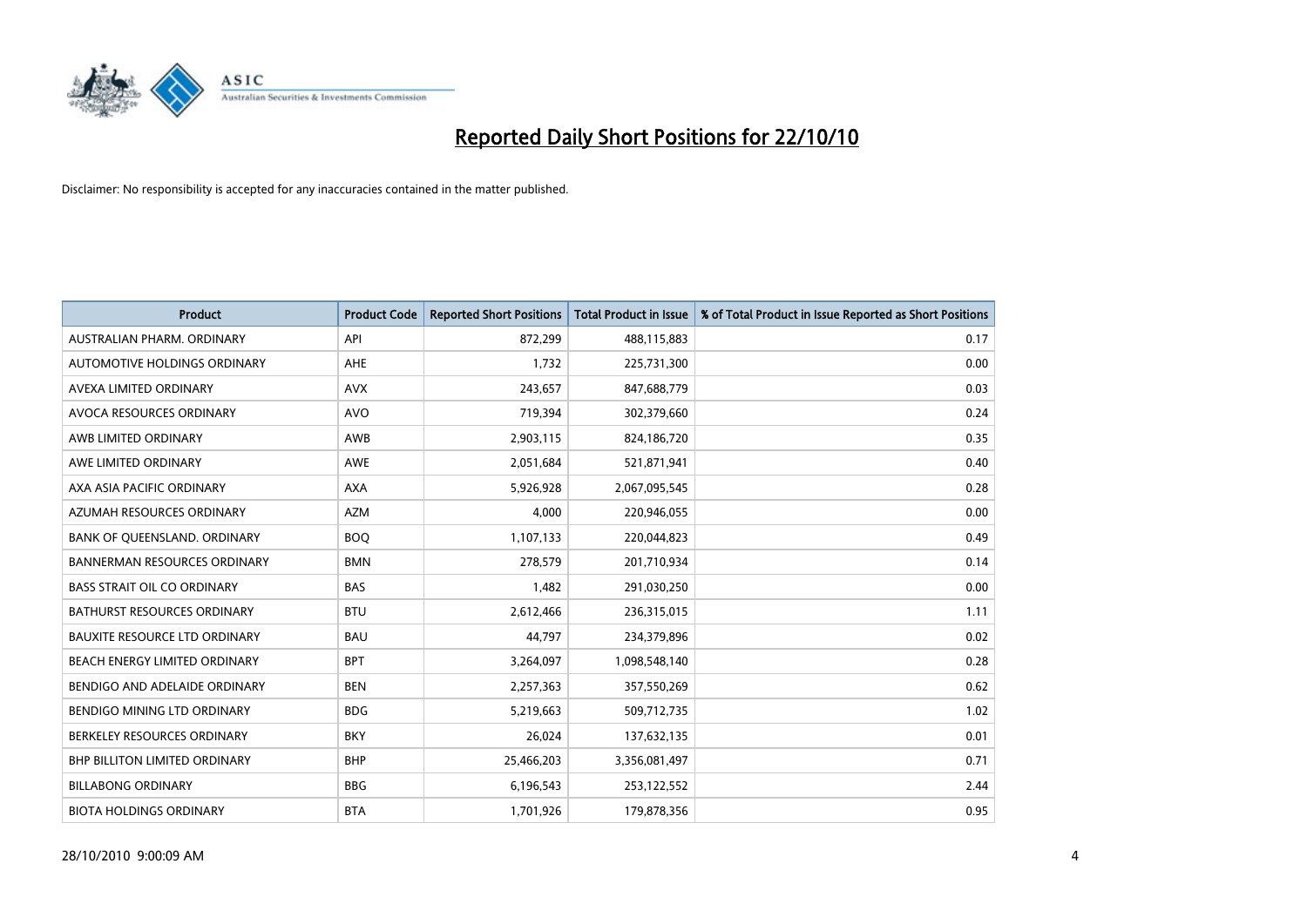

| <b>Product</b>                           | <b>Product Code</b> | <b>Reported Short Positions</b> | <b>Total Product in Issue</b> | % of Total Product in Issue Reported as Short Positions |
|------------------------------------------|---------------------|---------------------------------|-------------------------------|---------------------------------------------------------|
| <b>BISALLOY STEEL ORDINARY</b>           | <b>BIS</b>          | 84,480                          | 216,455,965                   | 0.04                                                    |
| BKI INVESTMENT LTD ORDINARY              | <b>BKI</b>          | 508                             | 420,919,092                   | 0.00                                                    |
| <b>BLACKTHORN RESOURCES ORDINARY</b>     | <b>BTR</b>          | 35.848                          | 106,885,300                   | 0.03                                                    |
| <b>BLUESCOPE STEEL LTD ORDINARY</b>      | <b>BSL</b>          | 22,386,085                      | 1,823,339,017                 | 1.21                                                    |
| <b>BOART LONGYEAR ORDINARY</b>           | <b>BLY</b>          | 3,407,354                       | 461,163,412                   | 0.74                                                    |
| <b>BOOM LOGISTICS ORDINARY</b>           | <b>BOL</b>          | 515,999                         | 460,795,156                   | 0.11                                                    |
| BORAL LIMITED. ORDINARY                  | <b>BLD</b>          | 18,141,837                      | 724,369,392                   | 2.53                                                    |
| BOTSWANA METALS LTD ORDINARY             | <b>BML</b>          | 7,000                           | 106,087,760                   | 0.01                                                    |
| <b>BOW ENERGY LIMITED ORDINARY</b>       | <b>BOW</b>          | 2,100,586                       | 280,607,187                   | 0.74                                                    |
| <b>BRADKEN LIMITED ORDINARY</b>          | <b>BKN</b>          | 639,433                         | 139,639,929                   | 0.45                                                    |
| <b>BRAMBLES LIMITED ORDINARY</b>         | <b>BXB</b>          | 11,088,795                      | 1,434,333,917                 | 0.75                                                    |
| <b>BREVILLE GROUP LTD ORDINARY</b>       | <b>BRG</b>          | 2,740                           | 129,515,322                   | 0.00                                                    |
| <b>BRICKWORKS LIMITED ORDINARY</b>       | <b>BKW</b>          | 29,658                          | 147,235,904                   | 0.02                                                    |
| <b>BROCKMAN RESOURCES ORDINARY</b>       | <b>BRM</b>          | 201,763                         | 141,688,151                   | 0.14                                                    |
| BT INVESTMENT MNGMNT ORDINARY            | <b>BTT</b>          | 544,173                         | 160,000,000                   | 0.34                                                    |
| <b>BUNNINGS WAREHOUSE ORDINARY UNITS</b> | <b>BWP</b>          | 767,539                         | 427,042,646                   | 0.18                                                    |
| BUREY GOLD LIMITED ORDINARY              | <b>BYR</b>          | 89,000                          | 202,881,003                   | 0.04                                                    |
| <b>BURU ENERGY ORDINARY</b>              | <b>BRU</b>          | 171,612                         | 182,780,549                   | 0.09                                                    |
| CABCHARGE AUSTRALIA ORDINARY             | CAB                 | 1,326,811                       | 120,437,014                   | 1.10                                                    |
| CALTEX AUSTRALIA ORDINARY                | <b>CTX</b>          | 7,713,923                       | 270,000,000                   | 2.86                                                    |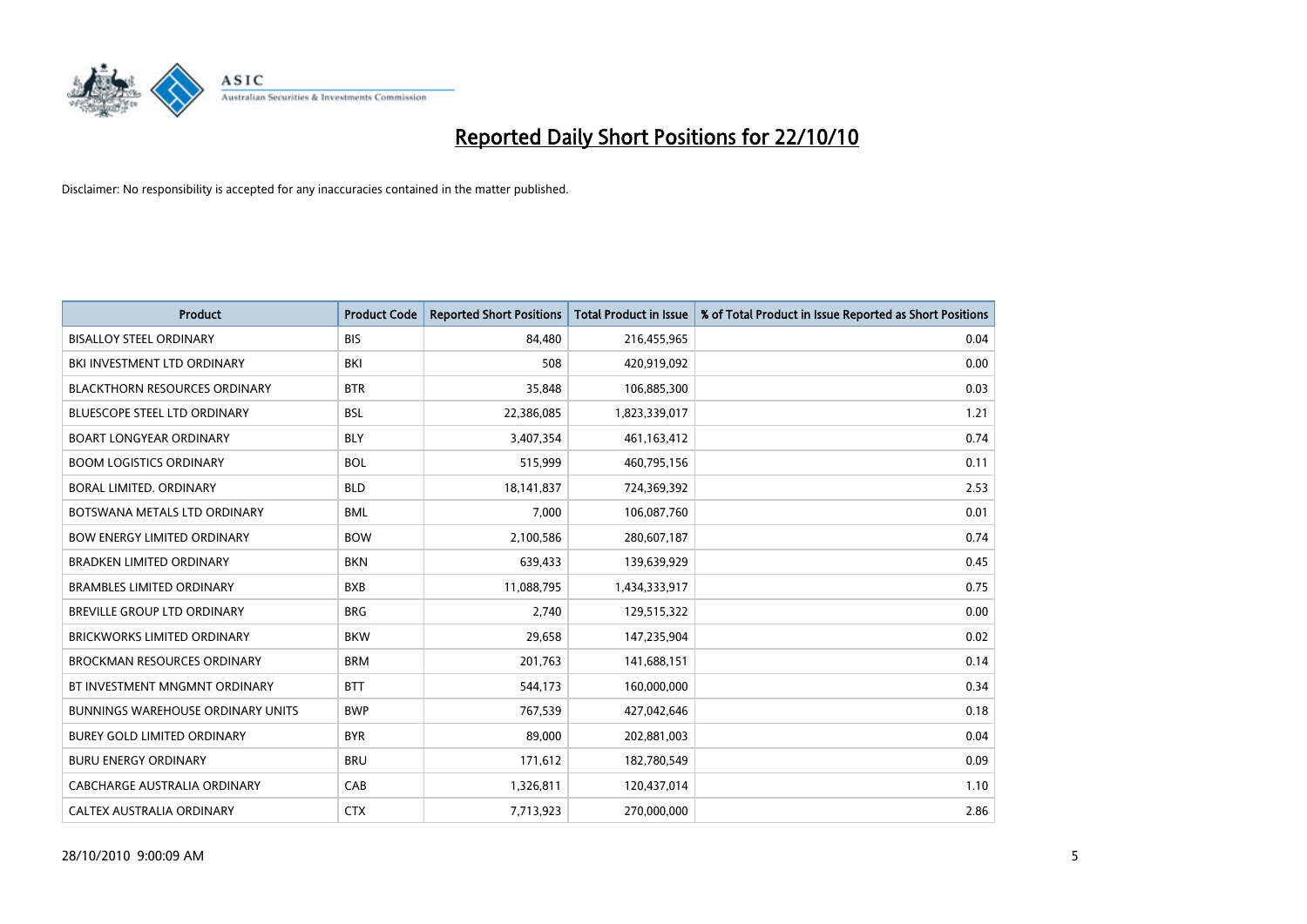

| <b>Product</b>                                | <b>Product Code</b> | <b>Reported Short Positions</b> | <b>Total Product in Issue</b> | % of Total Product in Issue Reported as Short Positions |
|-----------------------------------------------|---------------------|---------------------------------|-------------------------------|---------------------------------------------------------|
| <b>CAMPBELL BROTHERS ORDINARY</b>             | <b>CPB</b>          | 1,039,137                       | 63,517,495                    | 1.63                                                    |
| CAPE LAMBERT RES LTD ORDINARY                 | <b>CFE</b>          | 515,527                         | 593,166,467                   | 0.09                                                    |
| <b>CARBON ENERGY ORDINARY</b>                 | <b>CNX</b>          | 521,326                         | 609,747,650                   | 0.08                                                    |
| CARDNO LIMITED ORDINARY                       | CDD                 | 13,395                          | 105,797,439                   | 0.01                                                    |
| CARNARVON PETROLEUM ORDINARY                  | <b>CVN</b>          | 2,320,078                       | 686,759,634                   | 0.32                                                    |
| <b>CARNEGIE WAVE ENERGY ORDINARY</b>          | <b>CWE</b>          | 83,000                          | 565,237,627                   | 0.01                                                    |
| <b>CARPATHIAN RESOURCES ORDINARY</b>          | <b>CPN</b>          | 75.000                          | 265,533,501                   | 0.03                                                    |
| CARPENTARIA EXP. LTD ORDINARY                 | CAP                 | 9,777                           | 94,071,301                    | 0.01                                                    |
| CARSALES.COM LTD ORDINARY                     | <b>CRZ</b>          | 1,418,135                       | 232,750,800                   | 0.60                                                    |
| CASH CONVERTERS ORD/DIV ACCESS                | CCV                 | 68,191                          | 379,761,025                   | 0.01                                                    |
| <b>CASPIAN OIL &amp; GAS ORDINARY</b>         | <b>CIG</b>          | 50,000                          | 1,331,500,513                 | 0.00                                                    |
| CATALPA RESOURCES ORDINARY                    | <b>CAH</b>          | 148,170                         | 162,772,989                   | 0.09                                                    |
| <b>CEC GROUP LIMITED ORDINARY</b>             | <b>CEG</b>          | 1,750                           | 79,662,662                    | 0.00                                                    |
| <b>CELLNET GROUP ORDINARY</b>                 | <b>CLT</b>          | 1,342                           | 70,221,390                    | 0.00                                                    |
| <b>CENTENNIAL COAL ORDINARY</b>               | <b>CEY</b>          | 689,024                         | 395,126,381                   | 0.18                                                    |
| CENTRAL PETROLEUM ORDINARY                    | <b>CTP</b>          | 11,455                          | 982,297,842                   | 0.00                                                    |
| <b>CENTRO PROPERTIES UNITS/ORD STAPLED</b>    | <b>CNP</b>          | 324,031                         | 972,414,514                   | 0.03                                                    |
| <b>CENTRO RETAIL GROUP STAPLED SECURITIES</b> | <b>CER</b>          | 958,266                         | 2,286,399,424                 | 0.04                                                    |
| <b>CERAMIC FUEL CELLS ORDINARY</b>            | <b>CFU</b>          | 138,346                         | 1,195,446,166                 | 0.01                                                    |
| <b>CFS RETAIL PROPERTY UNITS</b>              | <b>CFX</b>          | 42.276.641                      | 2,820,392,571                 | 1.50                                                    |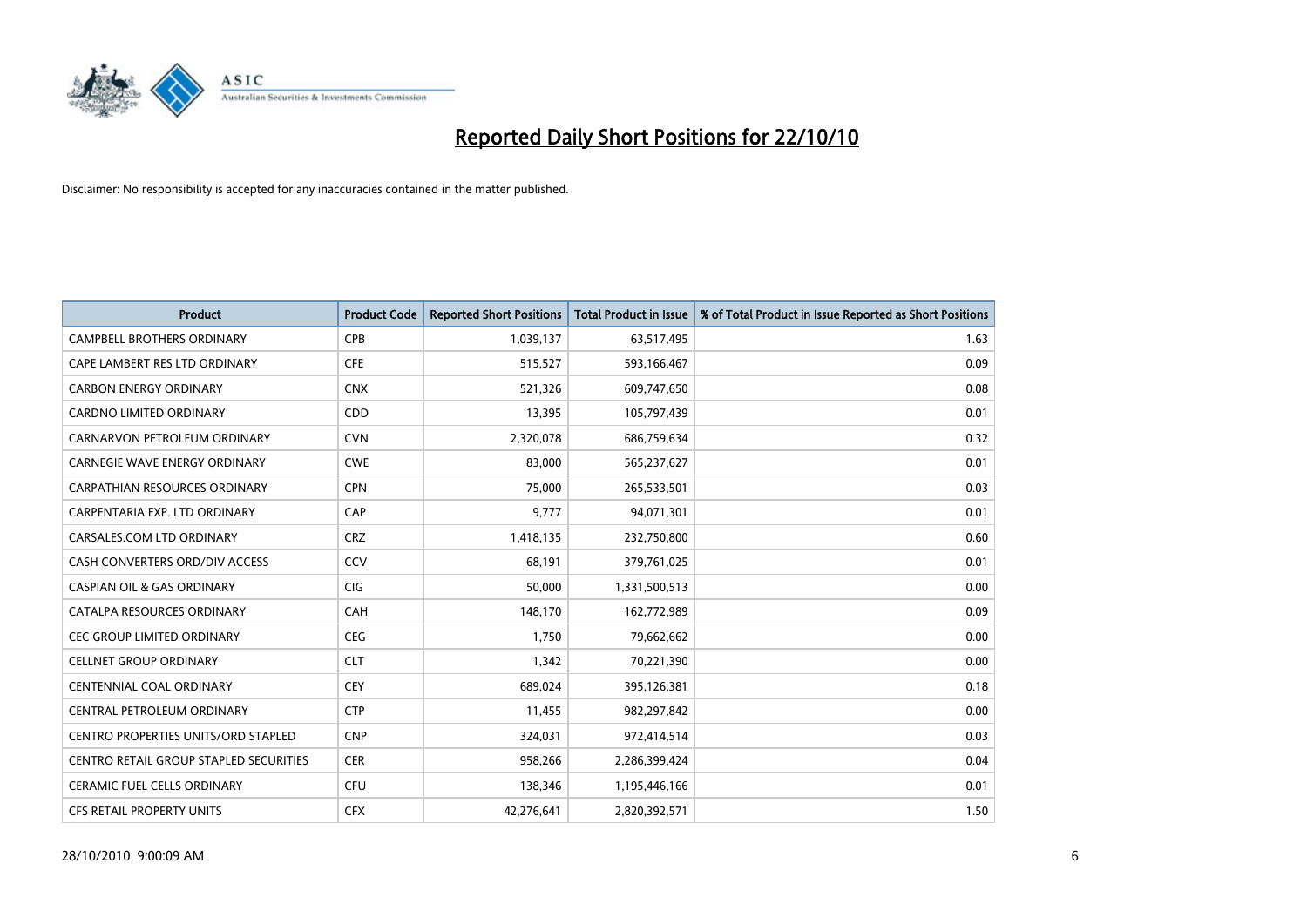

| <b>Product</b>                           | <b>Product Code</b> | <b>Reported Short Positions</b> | <b>Total Product in Issue</b> | % of Total Product in Issue Reported as Short Positions |
|------------------------------------------|---------------------|---------------------------------|-------------------------------|---------------------------------------------------------|
| <b>CHALLENGER DIV.PRO. STAPLED UNITS</b> | <b>CDI</b>          | 28.769                          | 913,426,007                   | 0.00                                                    |
| CHALLENGER F.S.G.LTD ORDINARY            | <b>CGF</b>          | 9,760,548                       | 502,653,232                   | 1.93                                                    |
| CHALLENGER INFRAST. STAPLED UNITS        | <b>CIF</b>          | 8,420                           | 316,223,785                   | 0.00                                                    |
| CHANDLER MACLEOD LTD ORDINARY            | <b>CMG</b>          | 11,970                          | 422,031,685                   | 0.00                                                    |
| CHARTER HALL GROUP STAPLED US PROHIBIT.  | <b>CHC</b>          | 2,571,253                       | 1,225,365,088                 | 0.20                                                    |
| <b>CHARTER HALL OFFICE UNIT</b>          | COO                 | 460,799                         | 493,319,730                   | 0.10                                                    |
| <b>CHARTER HALL RETAIL UNITS</b>         | <b>COR</b>          | 236,266                         | 305,810,723                   | 0.07                                                    |
| CHEMGENEX PHARMACEUT ORDINARY            | <b>CXS</b>          | 195,195                         | 283,348,870                   | 0.07                                                    |
| CITADEL RESOURCE GRP ORDINARY            | CGG                 | 2,113,898                       | 2,367,666,467                 | 0.09                                                    |
| CITIGOLD CORP LTD ORDINARY               | <b>CTO</b>          | 2,222,750                       | 964,512,301                   | 0.23                                                    |
| CLINUVEL PHARMACEUT, ORDINARY            | <b>CUV</b>          | 41,277                          | 303,443,665                   | 0.01                                                    |
| <b>CLOUGH LIMITED ORDINARY</b>           | <b>CLO</b>          | 322,585                         | 771,906,269                   | 0.03                                                    |
| <b>COAL &amp; ALLIED ORDINARY</b>        | <b>CNA</b>          | 10,643                          | 86,584,735                    | 0.01                                                    |
| COAL OF AFRICA LTD ORDINARY              | <b>CZA</b>          | 1,046,080                       | 530,514,663                   | 0.19                                                    |
| <b>COALSPUR MINES LTD ORDINARY</b>       | <b>CPL</b>          | 224,650                         | 435,073,242                   | 0.05                                                    |
| COCA-COLA AMATIL ORDINARY                | <b>CCL</b>          | 6,086,557                       | 755,940,367                   | 0.79                                                    |
| COCHLEAR LIMITED ORDINARY                | <b>COH</b>          | 782,080                         | 56,590,681                    | 1.38                                                    |
| <b>COEUR D'ALENE MINES. CDI 1:1</b>      | <b>CXC</b>          | 1.000                           | 3,834,109                     | 0.03                                                    |
| <b>COFFEY INTERNATIONAL ORDINARY</b>     | <b>COF</b>          | 20,869                          | 129,035,760                   | 0.01                                                    |
| COMMONWEALTH BANK, ORDINARY              | <b>CBA</b>          | 13,268,164                      | 1,548,882,074                 | 0.83                                                    |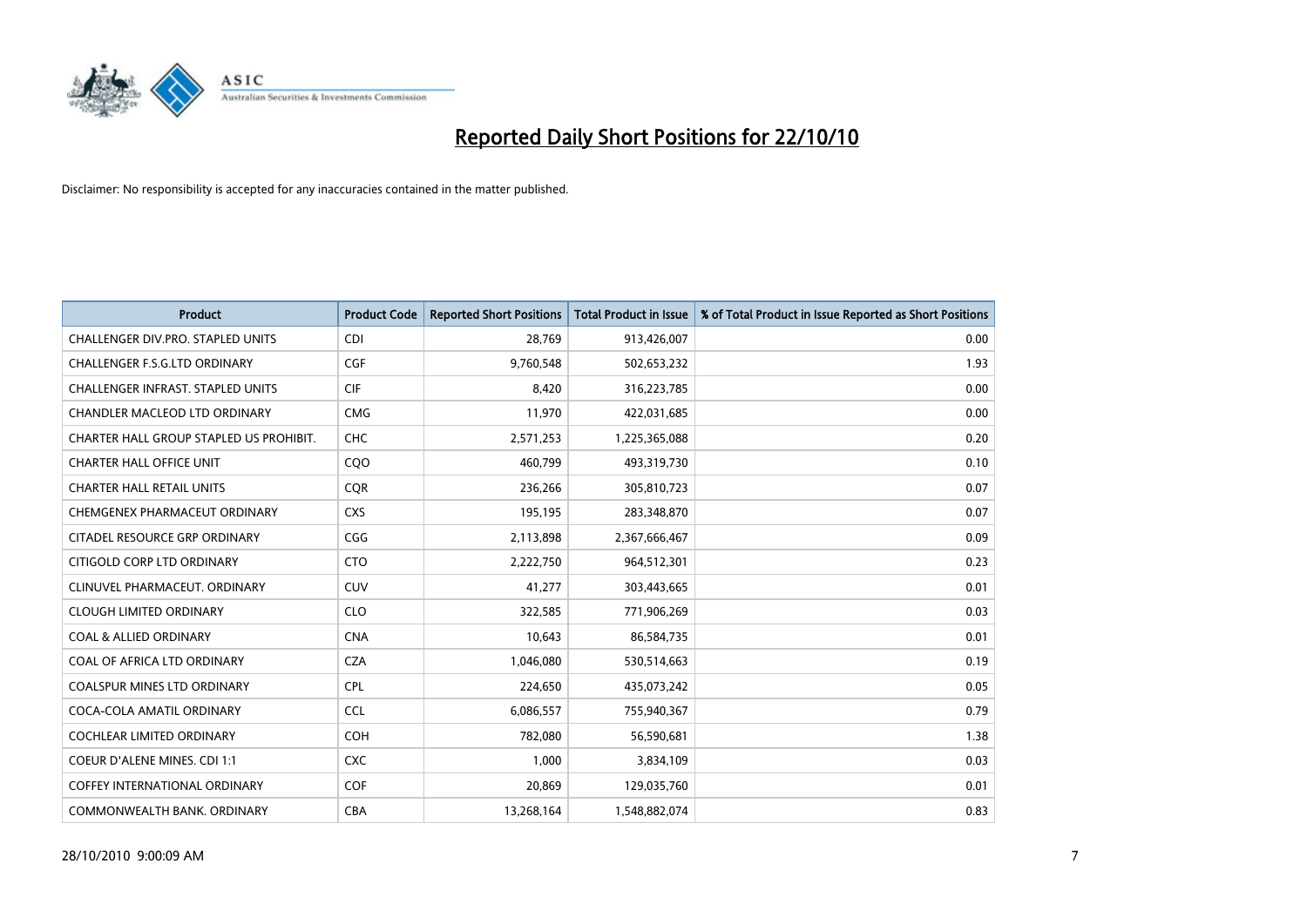

| <b>Product</b>                           | <b>Product Code</b> | <b>Reported Short Positions</b> | Total Product in Issue | % of Total Product in Issue Reported as Short Positions |
|------------------------------------------|---------------------|---------------------------------|------------------------|---------------------------------------------------------|
| <b>COMMONWEALTH PROP ORDINARY UNITS</b>  | <b>CPA</b>          | 14,311,024                      | 2,012,803,230          | 0.73                                                    |
| <b>COMPASS RESOURCES ORDINARY</b>        | <b>CMR</b>          | 101,480                         | 147,402,920            | 0.07                                                    |
| <b>COMPUTERSHARE LTD ORDINARY</b>        | <b>CPU</b>          | 3,470,720                       | 555,664,059            | 0.62                                                    |
| CONNECTEAST GROUP STAPLED                | <b>CEU</b>          | 13,243,989                      | 3,940,145,951          | 0.33                                                    |
| CONQUEST MINING ORDINARY                 | <b>COT</b>          | 750,001                         | 497,276,416            | 0.15                                                    |
| CONSOLIDATED MEDIA, ORDINARY             | <b>CMI</b>          | 3,316,474                       | 577,145,934            | 0.57                                                    |
| CONTANGO MICROCAP ORDINARY               | <b>CTN</b>          | 7,500                           | 151,458,972            | 0.00                                                    |
| COOPER ENERGY LTD ORDINARY               | <b>COE</b>          | 104,399                         | 292,576,001            | 0.04                                                    |
| COPPER STRIKE LTD ORDINARY               | <b>CSE</b>          | 714                             | 129,455,571            | 0.00                                                    |
| <b>COUNT FINANCIAL ORDINARY</b>          | COU                 | 1,392,798                       | 261,968,742            | 0.53                                                    |
| <b>CRANE GROUP LIMITED ORDINARY</b>      | <b>CRG</b>          | 3,123,675                       | 79,110,667             | 3.94                                                    |
| <b>CROMWELL GROUP STAPLED SECURITIES</b> | <b>CMW</b>          | 138,643                         | 909,626,240            | 0.02                                                    |
| <b>CROWN LIMITED ORDINARY</b>            | <b>CWN</b>          | 4,261,655                       | 754,131,800            | 0.54                                                    |
| <b>CSG LIMITED ORDINARY</b>              | CSV                 | 551,787                         | 244,320,695            | 0.22                                                    |
| <b>CSL LIMITED ORDINARY</b>              | <b>CSL</b>          | 6,965,537                       | 549,975,700            | 1.25                                                    |
| <b>CSR LIMITED ORDINARY</b>              | <b>CSR</b>          | 4,124,436                       | 1,517,907,314          | 0.27                                                    |
| <b>CUDECO LIMITED ORDINARY</b>           | CDU                 | 328,038                         | 145,412,643            | 0.23                                                    |
| <b>CUSTOMERS LIMITED ORDINARY</b>        | <b>CUS</b>          | 55,875                          | 134,999,097            | 0.04                                                    |
| DART ENERGY LTD ORDINARY                 | <b>DTE</b>          | 1,058,238                       | 419,748,184            | 0.25                                                    |
| DAVID JONES LIMITED ORDINARY             | <b>DIS</b>          | 16,439,502                      | 510,945,759            | 3.21                                                    |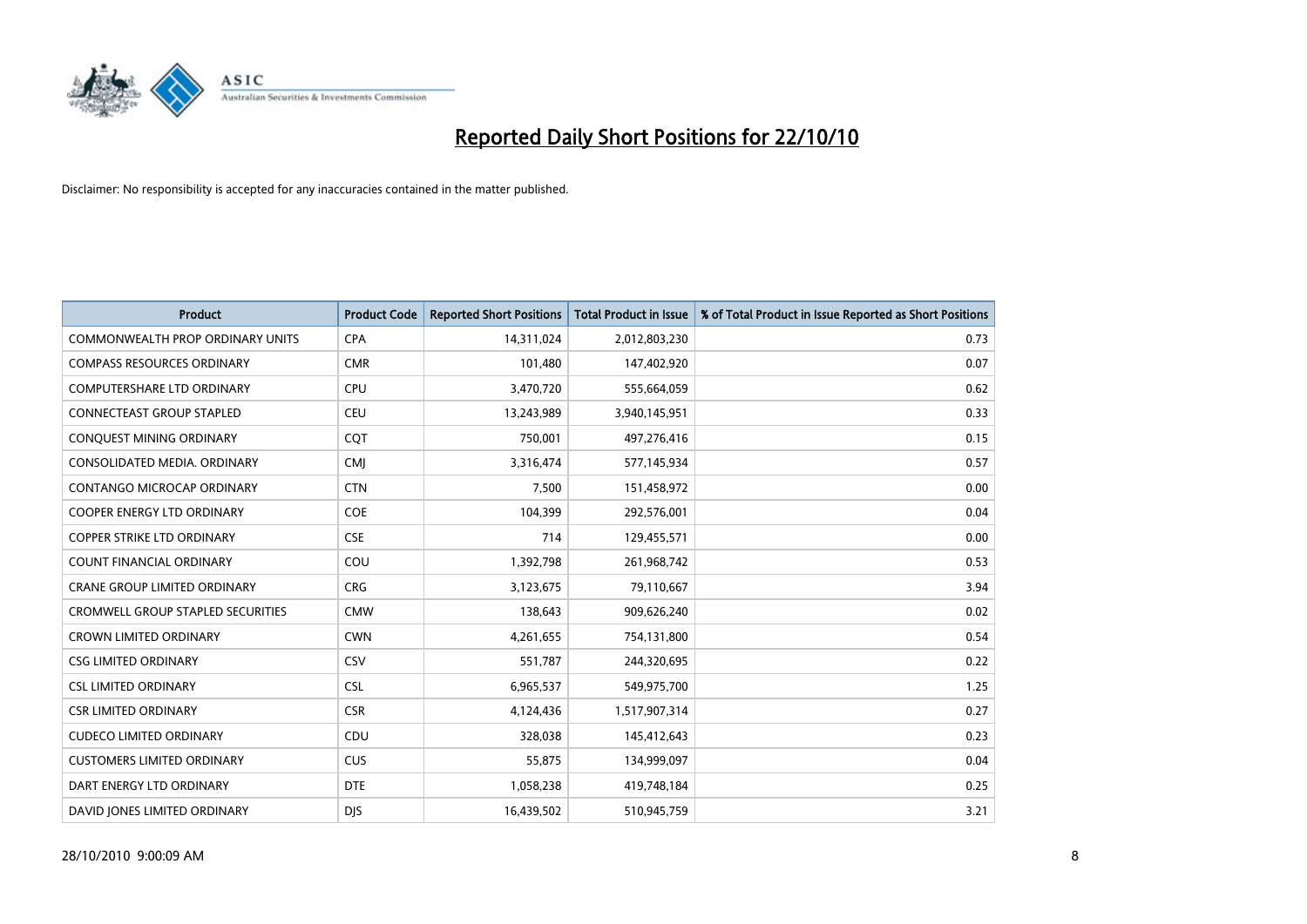

| <b>Product</b>                       | <b>Product Code</b> | <b>Reported Short Positions</b> | <b>Total Product in Issue</b> | % of Total Product in Issue Reported as Short Positions |
|--------------------------------------|---------------------|---------------------------------|-------------------------------|---------------------------------------------------------|
| DECMIL GROUP LIMITED ORDINARY        | <b>DCG</b>          | 17,397                          | 123,804,568                   | 0.01                                                    |
| DEEP YELLOW LIMITED ORDINARY         | <b>DYL</b>          | 65,343                          | 1,125,814,458                 | 0.00                                                    |
| DEVINE LIMITED ORDINARY              | <b>DVN</b>          | 1,000                           | 634,918,223                   | 0.00                                                    |
| DEXUS PROPERTY GROUP STAPLED UNITS   | <b>DXS</b>          | 14,405,935                      | 4,839,024,176                 | 0.29                                                    |
| DISCOVERY METALS LTD ORDINARY        | <b>DML</b>          | 201,207                         | 302,202,585                   | 0.07                                                    |
| <b>DOMINION MINING ORDINARY</b>      | <b>DOM</b>          | 324,456                         | 103,520,259                   | 0.30                                                    |
| DOMINO PIZZA ENTERPR ORDINARY        | <b>DMP</b>          | 3                               | 68,407,674                    | 0.00                                                    |
| DOWNER EDI LIMITED ORDINARY          | <b>DOW</b>          | 1,688,937                       | 343,178,483                   | 0.49                                                    |
| DUET GROUP STAPLED US PROHIBIT.      | <b>DUE</b>          | 189,553                         | 887,304,690                   | 0.02                                                    |
| DULUXGROUP LIMITED ORDINARY          | <b>DLX</b>          | 56,509                          | 366,992,120                   | 0.01                                                    |
| DYESOL LIMITED ORDINARY              | <b>DYE</b>          | 195,287                         | 143,325,847                   | 0.14                                                    |
| <b>EASTERN STAR GAS ORDINARY</b>     | ESG                 | 2,224,879                       | 991,347,041                   | 0.20                                                    |
| EDT RETAIL TRUST UNITS               | <b>EDT</b>          | 99,457                          | 4,700,290,868                 | 0.00                                                    |
| <b>ELDERS LIMITED ORDINARY</b>       | <b>ELD</b>          | 21,589,090                      | 448,598,480                   | 4.82                                                    |
| ELDORADO GOLD CORP CDI 1:1           | EAU                 | 21,774                          | 21,671,827                    | 0.10                                                    |
| ELIXIR PETROLEUM LTD ORDINARY        | <b>EXR</b>          | 324,400                         | 188,988,472                   | 0.17                                                    |
| <b>EMECO HOLDINGS ORDINARY</b>       | <b>EHL</b>          | 782,082                         | 631,237,586                   | 0.11                                                    |
| ENERGY RESOURCES ORDINARY 'A'        | <b>ERA</b>          | 1,508,037                       | 190,737,934                   | 0.79                                                    |
| <b>ENERGY WORLD CORPOR, ORDINARY</b> | <b>EWC</b>          | 8,184,403                       | 1,561,166,672                 | 0.51                                                    |
| <b>ENTEK ENERGY LTD ORDINARY</b>     | ETE                 | 489.903                         | 258,692,535                   | 0.19                                                    |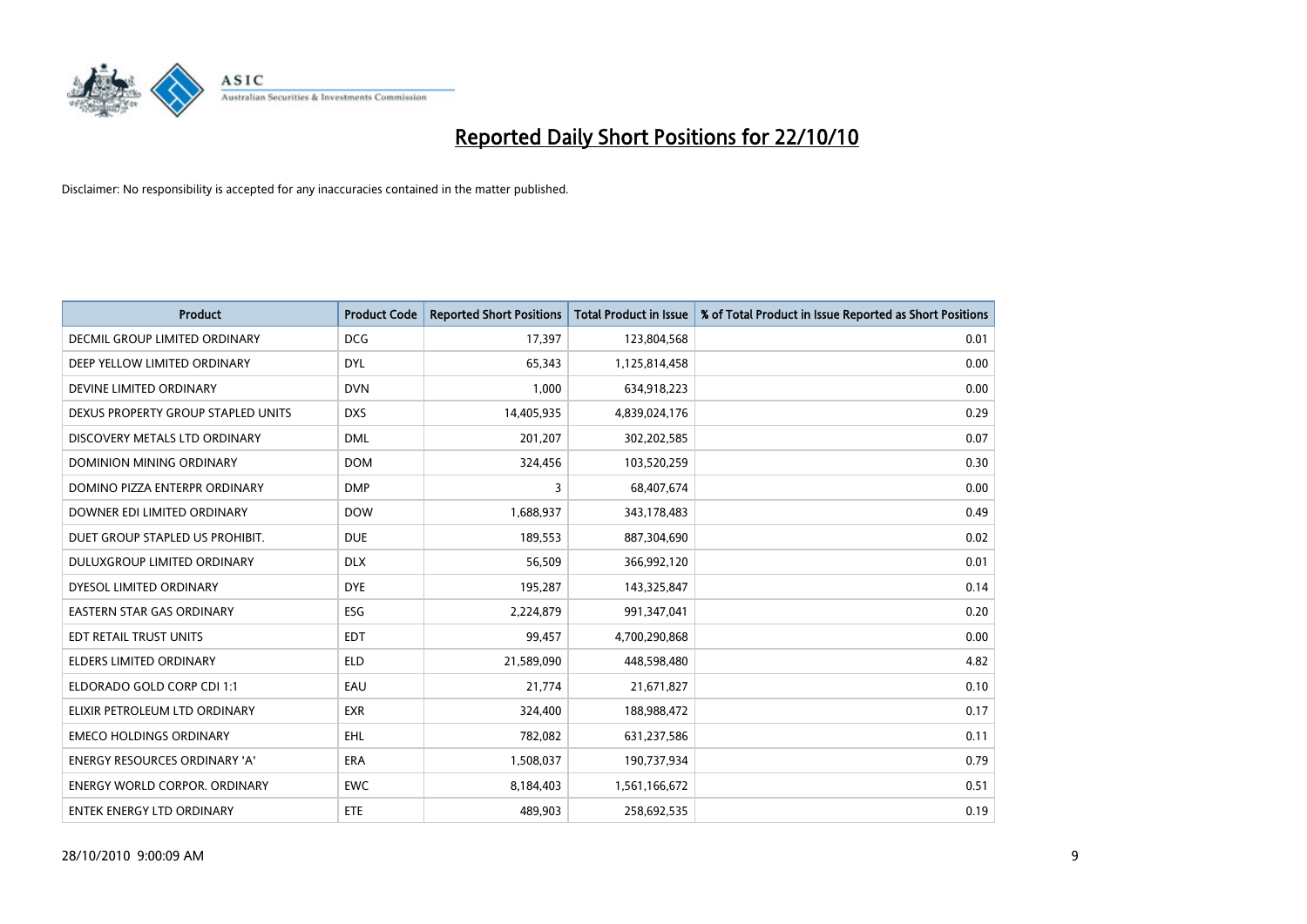

| <b>Product</b>                            | <b>Product Code</b> | <b>Reported Short Positions</b> | <b>Total Product in Issue</b> | % of Total Product in Issue Reported as Short Positions |
|-------------------------------------------|---------------------|---------------------------------|-------------------------------|---------------------------------------------------------|
| <b>ENTELLECT SOLUTIONS ORDINARY</b>       | <b>ESN</b>          | 464,050                         | 1,740,334,200                 | 0.03                                                    |
| ENVESTRA LIMITED ORDINARY                 | <b>ENV</b>          | 1,490,714                       | 1,386,827,962                 | 0.11                                                    |
| EQUINOX MINERALS LTD CHESS DEPOSITARY INT | EON                 | 4,842,184                       | 707,868,211                   | 0.68                                                    |
| EVEREST FINANCIAL ORDINARY                | <b>EFG</b>          | 4,300                           | 251,442,316                   | 0.00                                                    |
| <b>EXTRACT RESOURCES ORDINARY</b>         | <b>EXT</b>          | 562,433                         | 243,302,298                   | 0.24                                                    |
| FAIRFAX MEDIA LTD ORDINARY                | <b>FXI</b>          | 278,712,852                     | 2,351,955,725                 | 11.86                                                   |
| <b>FANTASTIC HOLDINGS ORDINARY</b>        | <b>FAN</b>          | 3,000                           | 102,693,495                   | 0.00                                                    |
| FERRAUS LIMITED ORDINARY                  | <b>FRS</b>          | 370                             | 205,700,890                   | 0.00                                                    |
| FISHER & PAYKEL APP. ORDINARY             | <b>FPA</b>          | 9,814,113                       | 724,235,162                   | 1.35                                                    |
| FISHER & PAYKEL H. ORDINARY               | <b>FPH</b>          | 2,117,330                       | 517,444,890                   | 0.41                                                    |
| FKP PROPERTY GROUP STAPLED SECURITIES     | <b>FKP</b>          | 4,180,831                       | 1,174,033,185                 | 0.36                                                    |
| FLEETWOOD CORP ORDINARY                   | <b>FWD</b>          | 86,773                          | 57,209,053                    | 0.15                                                    |
| FLETCHER BUILDING ORDINARY                | <b>FBU</b>          | 520,367                         | 611,250,393                   | 0.08                                                    |
| FLEXIGROUP LIMITED ORDINARY               | <b>FXL</b>          | 25,626                          | 275,472,492                   | 0.01                                                    |
| <b>FLIGHT CENTRE ORDINARY</b>             | <b>FLT</b>          | 2,603,701                       | 99,786,394                    | 2.61                                                    |
| FLINDERS MINES LTD ORDINARY               | <b>FMS</b>          | 20,946,166                      | 1,820,149,571                 | 1.15                                                    |
| <b>FOCUS MINERALS LTD ORDINARY</b>        | <b>FML</b>          | 500,000                         | 2,865,543,210                 | 0.02                                                    |
| FORTE ENERGY NL ORDINARY                  | <b>FTE</b>          | 2,658,986                       | 580,658,031                   | 0.46                                                    |
| FORTESCUE METALS GRP ORDINARY             | <b>FMG</b>          | 8,387,004                       | 3,111,398,945                 | 0.25                                                    |
| <b>FOSTER'S GROUP ORDINARY</b>            | FGL                 | 3,467,559                       | 1,930,723,313                 | 0.17                                                    |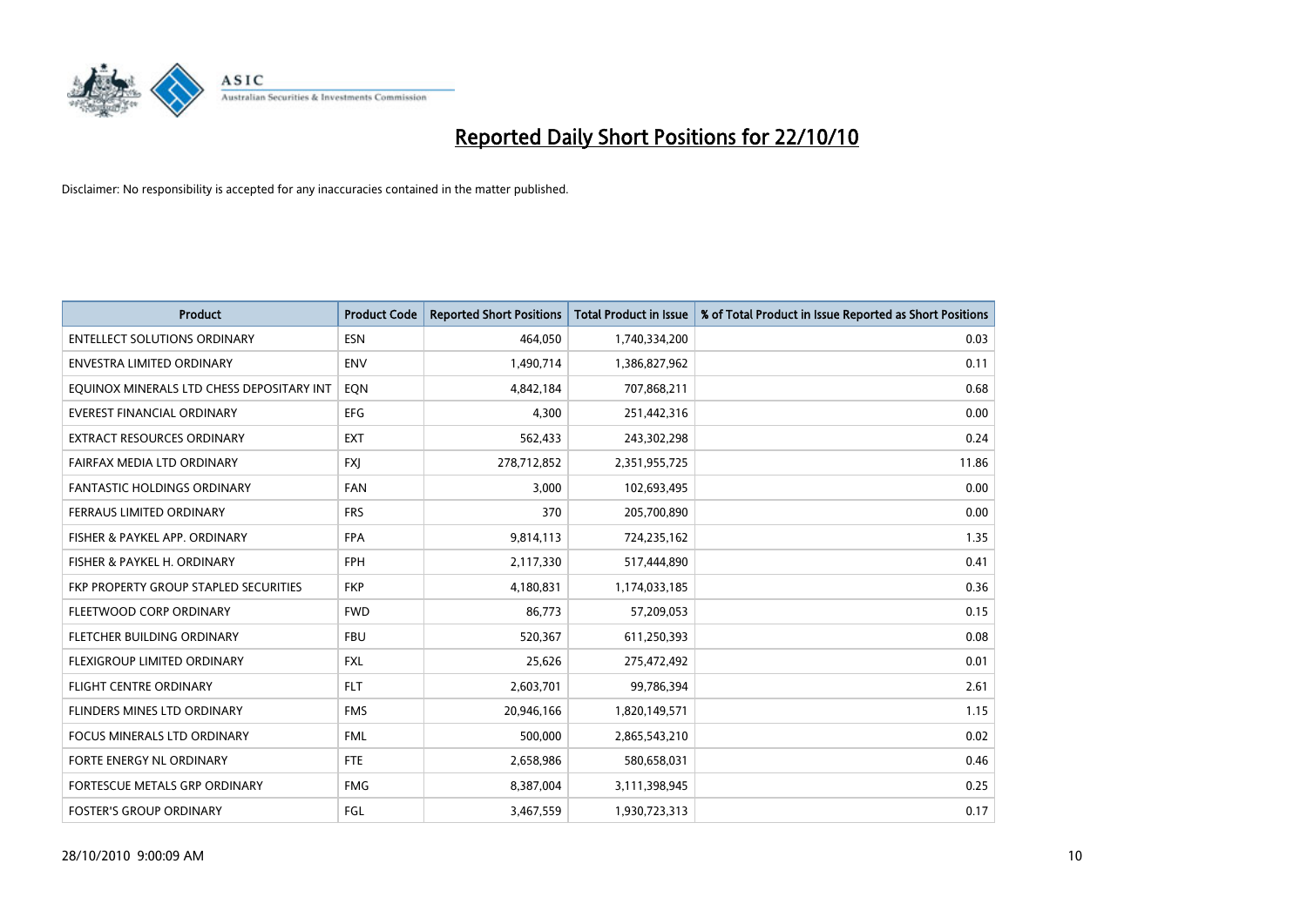

| <b>Product</b>                                   | <b>Product Code</b> | <b>Reported Short Positions</b> | <b>Total Product in Issue</b> | % of Total Product in Issue Reported as Short Positions |
|--------------------------------------------------|---------------------|---------------------------------|-------------------------------|---------------------------------------------------------|
| FTD CORPORATION ORDINARY                         | <b>FTD</b>          | 8,088                           | 100,421,069                   | 0.01                                                    |
| <b>FUNTASTIC LIMITED ORDINARY</b>                | <b>FUN</b>          | 322,528                         | 340,997,682                   | 0.09                                                    |
| <b>G.U.D. HOLDINGS ORDINARY</b>                  | GUD                 | 154,162                         | 68,426,721                    | 0.22                                                    |
| <b>GALAXY RESOURCES ORDINARY</b>                 | GXY                 | 318,744                         | 190,553,358                   | 0.16                                                    |
| <b>GEODYNAMICS LIMITED ORDINARY</b>              | GDY                 | 288,411                         | 292,840,219                   | 0.10                                                    |
| <b>GINDALBIE METALS LTD ORDINARY</b>             | <b>GBG</b>          | 9,014,670                       | 850,108,099                   | 1.05                                                    |
| <b>GIRALIA RESOURCES NL ORDINARY</b>             | <b>GIR</b>          | 307.796                         | 180,135,170                   | 0.16                                                    |
| <b>GLOBAL MINING ORDINARY</b>                    | <b>GMI</b>          | 8,951                           | 191,820,968                   | 0.00                                                    |
| <b>GLOUCESTER COAL ORDINARY</b>                  | GCL                 | 253,053                         | 140,447,062                   | 0.18                                                    |
| <b>GME RESOURCES LTD ORDINARY</b>                | <b>GME</b>          | 800                             | 302,352,750                   | 0.00                                                    |
| <b>GOLDEN GATE PETROL ORDINARY</b>               | GGP                 | 11,538                          | 975,826,623                   | 0.00                                                    |
| <b>GOLDEN WEST RESOURCE ORDINARY</b>             | <b>GWR</b>          | 1,617                           | 164,606,127                   | 0.00                                                    |
| <b>GOODMAN FIELDER, ORDINARY</b>                 | <b>GFF</b>          | 12,815,776                      | 1,380,386,438                 | 0.93                                                    |
| <b>GOODMAN GROUP STAPLED US PROHIBIT.</b>        | <b>GMG</b>          | 5,495,695                       | 6,369,751,394                 | 0.09                                                    |
| GPT GROUP STAPLED SEC.                           | <b>GPT</b>          | 8,394,875                       | 1,855,529,431                 | 0.44                                                    |
| <b>GRAINCORP LIMITED A CLASS ORDINARY</b>        | <b>GNC</b>          | 671,382                         | 198,318,900                   | 0.34                                                    |
| <b>GRANGE RESOURCES, ORDINARY</b>                | <b>GRR</b>          | 1,594,559                       | 1,152,077,403                 | 0.14                                                    |
| <b>GREENLAND MIN EN LTD ORDINARY</b>             | GGG                 | 645,734                         | 254,891,227                   | 0.25                                                    |
| <b>GRYPHON MINERALS LTD ORDINARY</b>             | GRY                 | 11,452                          | 289,147,058                   | 0.00                                                    |
| <b>GUINNESS PEAT GROUP. CHESS DEPOSITARY INT</b> | GPG                 | 55                              | 309,138,006                   | 0.00                                                    |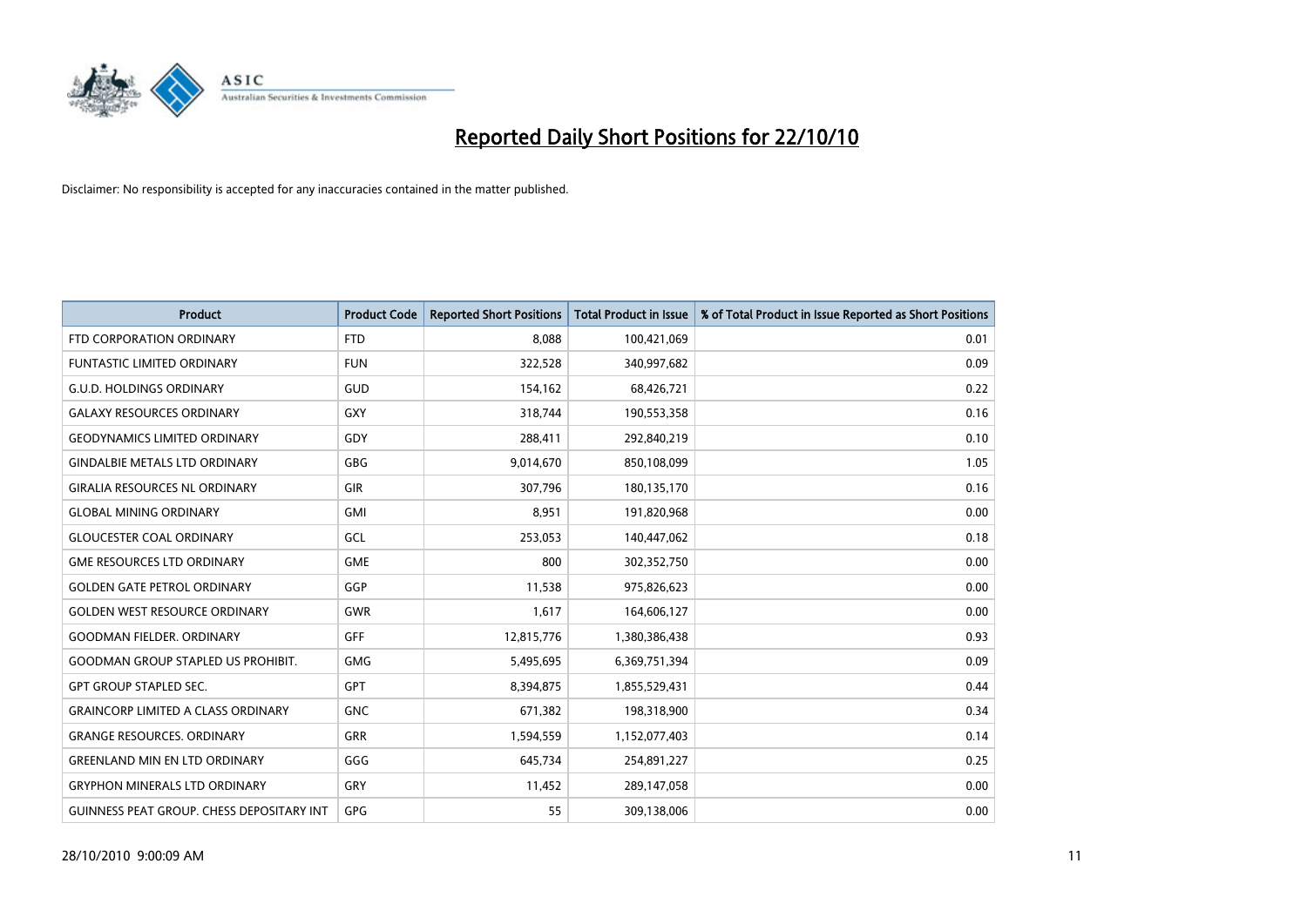

| <b>Product</b>                        | <b>Product Code</b> | <b>Reported Short Positions</b> | Total Product in Issue | % of Total Product in Issue Reported as Short Positions |
|---------------------------------------|---------------------|---------------------------------|------------------------|---------------------------------------------------------|
| <b>GUNNS LIMITED ORDINARY</b>         | <b>GNS</b>          | 20,631,149                      | 806,734,892            | 2.55                                                    |
| <b>GWA INTERNATIONAL ORDINARY</b>     | <b>GWT</b>          | 3,895,325                       | 301,102,514            | 1.30                                                    |
| HARVEY NORMAN ORDINARY                | <b>HVN</b>          | 31,989,487                      | 1,062,316,784          | 3.04                                                    |
| HASTIE GROUP LIMITED ORDINARY         | <b>HST</b>          | 151,248                         | 239,716,924            | 0.06                                                    |
| HASTINGS DIVERSIFIED STAPLED SECURITY | <b>HDF</b>          | 266,802                         | 513,336,482            | 0.04                                                    |
| <b>HEARTWARE INT INC CDI 35:1</b>     | <b>HIN</b>          | 272,008                         | 66,059,280             | 0.41                                                    |
| <b>HENDERSON GROUP CDI 1:1</b>        | <b>HGG</b>          | 8,439,716                       | 564,915,116            | 1.49                                                    |
| HFA HOLDINGS LIMITED ORDINARY         | <b>HFA</b>          | 1,820,937                       | 469,330,170            | 0.38                                                    |
| <b>HIGHLANDS PACIFIC ORDINARY</b>     | <b>HIG</b>          | 2,382,805                       | 683,187,148            | 0.35                                                    |
| HILLS INDUSTRIES LTD ORDINARY         | <b>HIL</b>          | 1,252,348                       | 248,676,841            | 0.51                                                    |
| HORIZON OIL LIMITED ORDINARY          | <b>HZN</b>          | 3,040,759                       | 1,130,311,515          | 0.27                                                    |
| <b>ICON ENERGY LIMITED ORDINARY</b>   | <b>ICN</b>          | 67,000                          | 439,801,394            | 0.02                                                    |
| <b>IINET LIMITED ORDINARY</b>         | <b>IIN</b>          | 1,360,709                       | 151,948,119            | 0.89                                                    |
| ILUKA RESOURCES ORDINARY              | ILU                 | 6,340,967                       | 418,700,517            | 1.50                                                    |
| IMF (AUSTRALIA) LTD ORDINARY          | IMF                 | 329,994                         | 122,496,819            | 0.27                                                    |
| IMX RESOURCES LTD ORDINARY            | <b>IXR</b>          | 20,000                          | 260,252,803            | 0.01                                                    |
| <b>INCITEC PIVOT ORDINARY</b>         | <b>IPL</b>          | 3,162,111                       | 1,628,730,107          | 0.18                                                    |
| INDAGO RESOURCES LTD ORDINARY         | <b>IDG</b>          | 8,179                           | 81,659,448             | 0.01                                                    |
| <b>INDEPENDENCE GROUP ORDINARY</b>    | <b>IGO</b>          | 249,589                         | 114,063,539            | 0.21                                                    |
| INDOPHIL RESOURCES ORDINARY           | <b>IRN</b>          | 357,401                         | 471,445,763            | 0.07                                                    |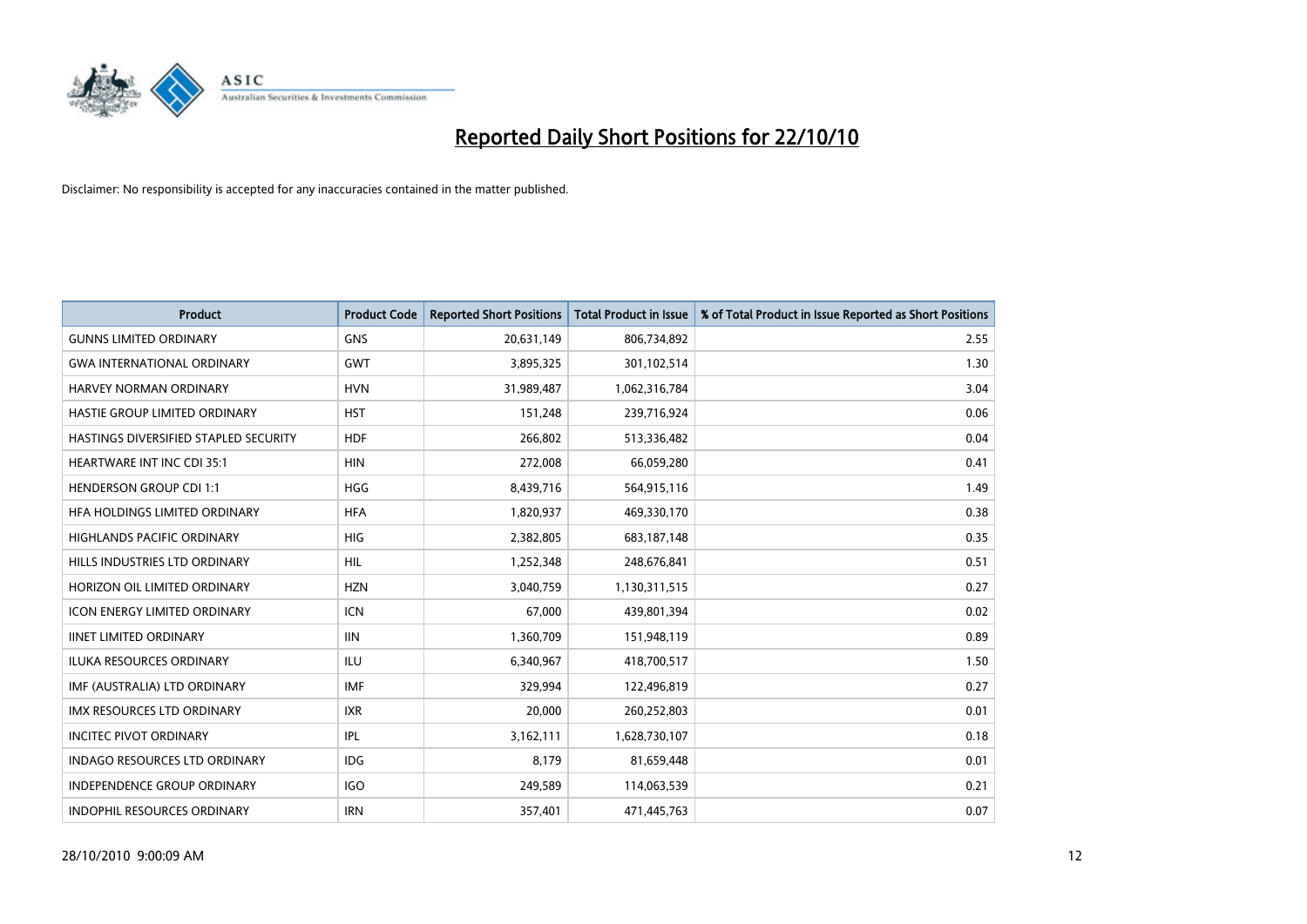

| <b>Product</b>                         | <b>Product Code</b> | <b>Reported Short Positions</b> | Total Product in Issue | % of Total Product in Issue Reported as Short Positions |
|----------------------------------------|---------------------|---------------------------------|------------------------|---------------------------------------------------------|
| <b>INDUSTREA LIMITED ORDINARY</b>      | IDL                 | 6,527,495                       | 968,463,747            | 0.66                                                    |
| INFIGEN ENERGY STAPLED SECURITIES      | <b>IFN</b>          | 9,952,814                       | 761,222,569            | 1.31                                                    |
| ING INDUSTRIAL FUND UNITS              | <b>IIF</b>          | 4,949,003                       | 2,592,249,647          | 0.18                                                    |
| ING OFFICE FUND STAPLED SECURITIES     | <b>IOF</b>          | 2,981,455                       | 2,729,071,212          | 0.12                                                    |
| ING RE COM GROUP STAPLED SECURITIES    | <b>ILF</b>          | 9,075                           | 441,029,194            | 0.00                                                    |
| <b>INSURANCE AUSTRALIA ORDINARY</b>    | IAG                 | 2,437,073                       | 2,078,994,021          | 0.09                                                    |
| INTEGRA MINING LTD, ORDINARY           | <b>IGR</b>          | 1,711,052                       | 755,792,394            | 0.22                                                    |
| <b>INTOLL GROUP STAPLED SECURITIES</b> | <b>ITO</b>          | 3,325,071                       | 2,261,732,048          | 0.14                                                    |
| <b>INTREPID MINES ORDINARY</b>         | <b>IAU</b>          | 1,087,459                       | 431,756,358            | 0.25                                                    |
| <b>INVOCARE LIMITED ORDINARY</b>       | <b>IVC</b>          | 758,425                         | 102,394,649            | 0.73                                                    |
| ION LIMITED ORDINARY                   | <b>ION</b>          | 164,453                         | 256,365,105            | 0.06                                                    |
| <b>IOOF HOLDINGS LTD ORDINARY</b>      | IFL.                | 1,484,059                       | 229,794,395            | 0.63                                                    |
| <b>IRESS MARKET TECH. ORDINARY</b>     | <b>IRE</b>          | 2,136,430                       | 126,018,142            | 1.69                                                    |
| <b>IRON ORE HOLDINGS ORDINARY</b>      | <b>IOH</b>          | 36,544                          | 135,381,616            | 0.03                                                    |
| <b>ISHARES MSCI EAFE CDI 1:1</b>       | <b>IVE</b>          | 75,419                          | 590,400,000            | 0.01                                                    |
| ISHARES RUSSELL 2000 CDI 1:1           | <b>IRU</b>          | 2,790                           | 147,350,000            | 0.00                                                    |
| ISHARES S&P 500 CDI 1:1                | <b>IVV</b>          | 8,399                           | 116,350,000            | 0.01                                                    |
| <b>ISOFT GROUP LIMITED ORDINARY</b>    | <b>ISF</b>          | 18,511,261                      | 1,070,595,874          | 1.73                                                    |
| <b>IVANHOE AUSTRALIA ORDINARY</b>      | <b>IVA</b>          |                                 | 418,083,853            | 0.00                                                    |
| <b>JABIRU METALS LTD ORDINARY</b>      | <b>IML</b>          | 884,146                         | 552,619,180            | 0.15                                                    |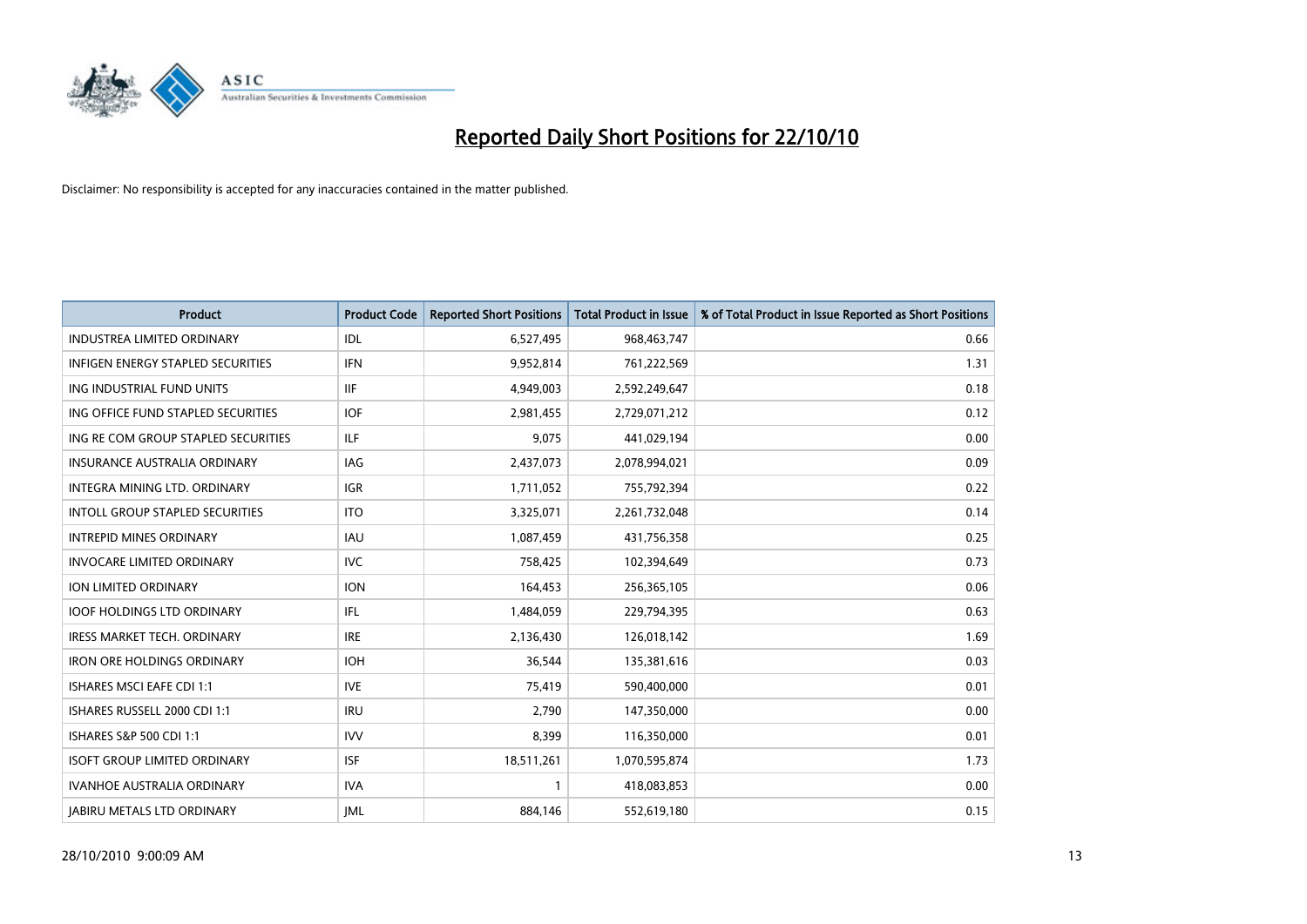

| <b>Product</b>                                  | <b>Product Code</b> | <b>Reported Short Positions</b> | <b>Total Product in Issue</b> | % of Total Product in Issue Reported as Short Positions |
|-------------------------------------------------|---------------------|---------------------------------|-------------------------------|---------------------------------------------------------|
| <b>JAMES HARDIE INDUST CHESS DEPOSITARY INT</b> | <b>IHX</b>          | 13,462,291                      | 435,726,268                   | 3.05                                                    |
| JAMESON RESOURCES ORDINARY                      | <b>JAL</b>          | 1,600,000                       | 63,885,910                    | 2.50                                                    |
| <b>JB HI-FI LIMITED ORDINARY</b>                | <b>IBH</b>          | 8,274,651                       | 109,200,612                   | 7.58                                                    |
| <b>KAGARA LTD ORDINARY</b>                      | KZL                 | 5,410,149                       | 707,789,717                   | 0.77                                                    |
| KAROON GAS AUSTRALIA ORDINARY                   | <b>KAR</b>          | 712,808                         | 205,508,127                   | 0.34                                                    |
| KATHMANDU HOLD LTD ORDINARY                     | <b>KMD</b>          | 630,337                         | 200,000,000                   | 0.31                                                    |
| <b>KEYBRIDGE CAPITAL ORDINARY</b>               | <b>KBC</b>          | 5,999                           | 172,070,564                   | 0.00                                                    |
| KIMBERLEY METALS LTD ORDINARY                   | <b>KBL</b>          | 2,609                           | 115,216,206                   | 0.00                                                    |
| KINGSGATE CONSOLID, ORDINARY                    | <b>KCN</b>          | 1,059,791                       | 101,087,786                   | 1.02                                                    |
| KINGSROSE MINING LTD ORDINARY                   | <b>KRM</b>          | 26.664                          | 248,920,560                   | 0.01                                                    |
| LEIGHTON HOLDINGS ORDINARY                      | LEI                 | 5,595,500                       | 300,809,799                   | 1.85                                                    |
| LEND LEASE GROUP UNIT/ORD STAPLED               | LLC                 | 683,968                         | 565,558,754                   | 0.13                                                    |
| LINC ENERGY LTD ORDINARY                        | <b>LNC</b>          | 1,163,691                       | 496,448,738                   | 0.23                                                    |
| LYNAS CORPORATION ORDINARY                      | <b>LYC</b>          | 6,939,637                       | 1,656,999,093                 | 0.43                                                    |
| MAC SERVICES (THE) ORDINARY                     | <b>MSL</b>          | 70.074                          | 165,966,692                   | 0.04                                                    |
| MACARTHUR COAL ORDINARY                         | <b>MCC</b>          | 1,430,188                       | 297,358,068                   | 0.47                                                    |
| <b>MACMAHON HOLDINGS ORDINARY</b>               | MAH                 | 1,747,081                       | 733,711,705                   | 0.25                                                    |
| MACO ATLAS ROADS GRP ORDINARY STAPLED           | <b>MOA</b>          | 302,191                         | 452,345,907                   | 0.06                                                    |
| MACQUARIE GROUP LTD ORDINARY                    | <b>MOG</b>          | 4,988,745                       | 345,601,301                   | 1.46                                                    |
| MANTRA RESOURCES ORDINARY                       | <b>MRU</b>          | 7,282                           | 130,229,188                   | 0.00                                                    |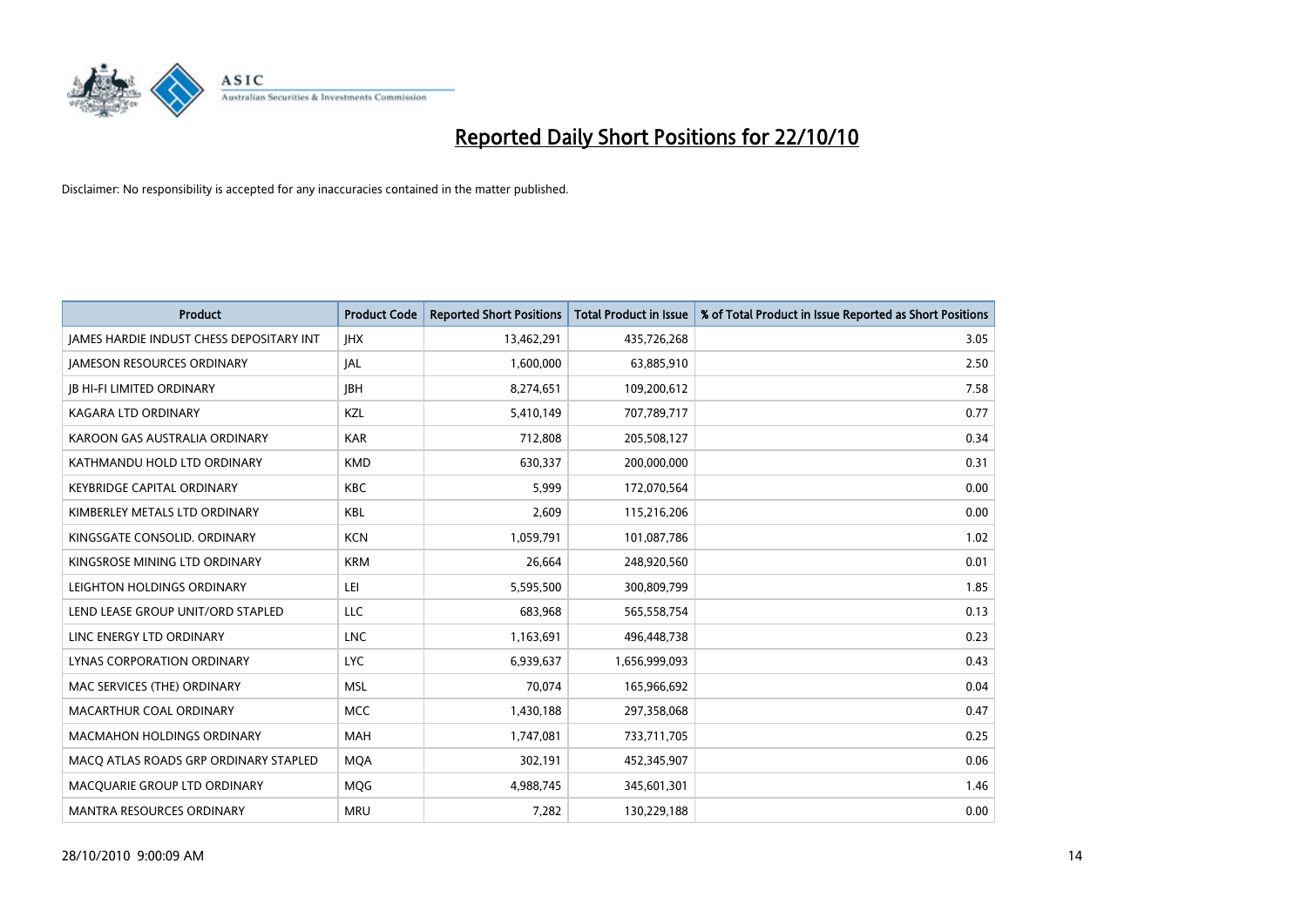

| <b>Product</b>                  | <b>Product Code</b> | <b>Reported Short Positions</b> | <b>Total Product in Issue</b> | % of Total Product in Issue Reported as Short Positions |
|---------------------------------|---------------------|---------------------------------|-------------------------------|---------------------------------------------------------|
| MAP GROUP STAPLED US PROHIBIT.  | <b>MAP</b>          | 1,716,666                       | 1,861,210,782                 | 0.09                                                    |
| <b>MARION ENERGY ORDINARY</b>   | <b>MAE</b>          | 374,994                         | 429,822,043                   | 0.09                                                    |
| MCMILLAN SHAKESPEARE ORDINARY   | <b>MMS</b>          | 177,161                         | 67,849,516                    | 0.26                                                    |
| MCPHERSON'S LTD ORDINARY        | <b>MCP</b>          | 17,328                          | 71,651,758                    | 0.02                                                    |
| MEDUSA MINING LTD ORDINARY      | <b>MML</b>          | 748,324                         | 187,584,911                   | 0.40                                                    |
| MELBOURNE IT LIMITED ORDINARY   | <b>MLB</b>          | 149,876                         | 80,029,955                    | 0.19                                                    |
| MEO AUSTRALIA LTD ORDINARY      | <b>MEO</b>          | 474,711                         | 477,220,955                   | 0.10                                                    |
| <b>MERMAID MARINE ORDINARY</b>  | <b>MRM</b>          | 63,497                          | 188,672,387                   | 0.03                                                    |
| MESOBLAST LIMITED ORDINARY      | <b>MSB</b>          | 18.709                          | 158,140,556                   | 0.01                                                    |
| METALS X LIMITED ORDINARY       | <b>MLX</b>          | 326,940                         | 1,365,661,782                 | 0.03                                                    |
| METCASH LIMITED ORDINARY        | <b>MTS</b>          | 17,197,060                      | 768,523,847                   | 2.21                                                    |
| METGASCO LIMITED ORDINARY       | <b>MEL</b>          | 235,435                         | 250,803,468                   | 0.09                                                    |
| METMINCO LIMITED ORDINARY       | <b>MNC</b>          | 401,273                         | 836,622,979                   | 0.05                                                    |
| MICLYN EXP OFFSHR ORDINARY      | <b>MIO</b>          | 366,772                         | 271,700,000                   | 0.13                                                    |
| MINARA RESOURCES ORDINARY       | <b>MRE</b>          | 3,769,839                       | 1,167,783,517                 | 0.32                                                    |
| MINCOR RESOURCES NL ORDINARY    | <b>MCR</b>          | 104,813                         | 200,608,804                   | 0.04                                                    |
| MINERAL DEPOSITS ORDINARY       | <b>MDL</b>          | 1,093,615                       | 606,441,673                   | 0.18                                                    |
| MINERAL RESOURCES. ORDINARY     | <b>MIN</b>          | 150,682                         | 167,822,485                   | 0.08                                                    |
| MIRABELA NICKEL LTD ORDINARY    | <b>MBN</b>          | 13,878,016                      | 416,059,630                   | 3.33                                                    |
| MIRVAC GROUP STAPLED SECURITIES | <b>MGR</b>          | 7,819,919                       | 3,415,819,357                 | 0.22                                                    |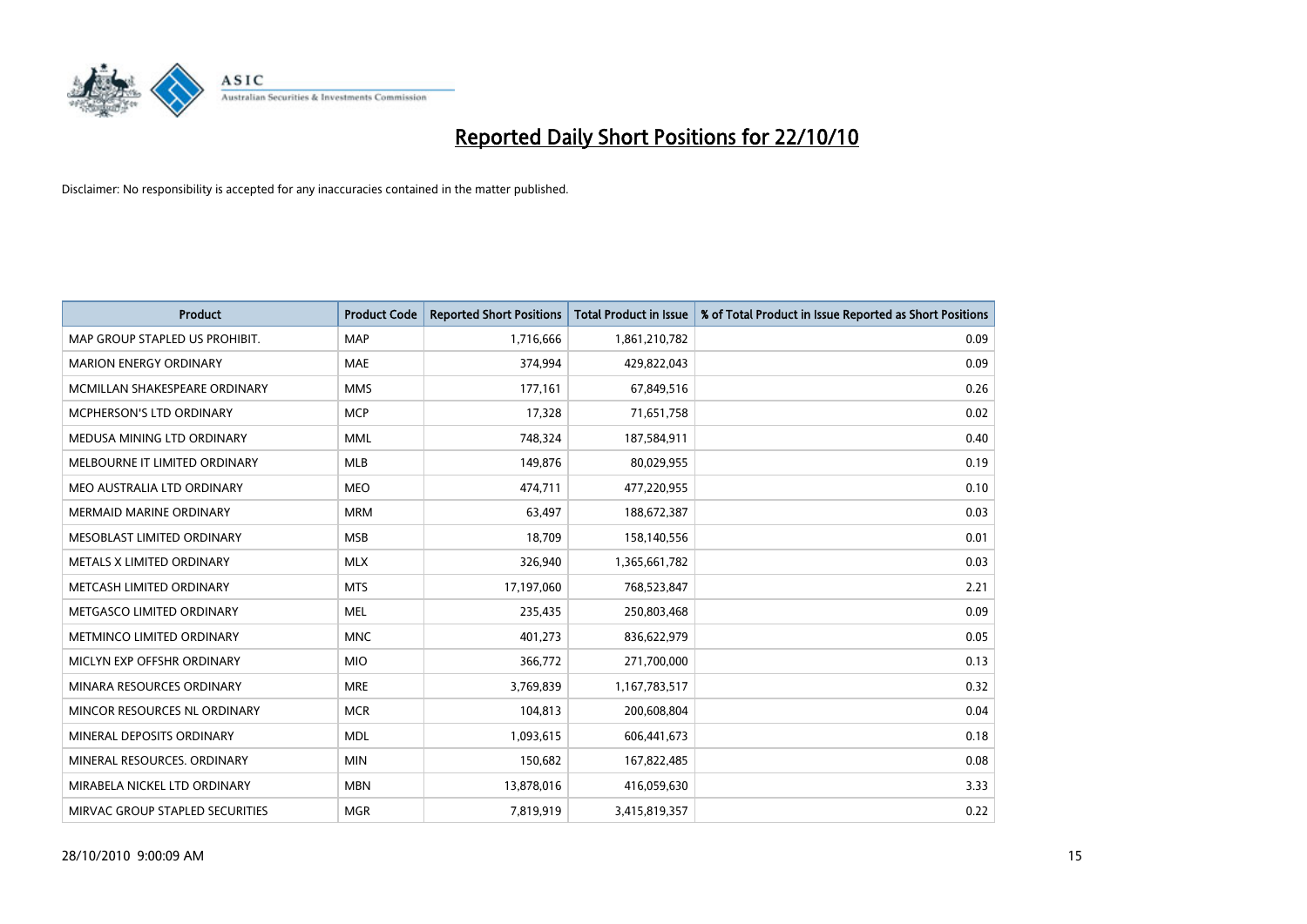

| <b>Product</b>                    | <b>Product Code</b> | <b>Reported Short Positions</b> | <b>Total Product in Issue</b> | % of Total Product in Issue Reported as Short Positions |
|-----------------------------------|---------------------|---------------------------------|-------------------------------|---------------------------------------------------------|
| MITCHELL COMMUNITCA, ORDINARY     | <b>MCU</b>          | 16,057                          | 301,883,014                   | 0.01                                                    |
| MOLOPO ENERGY LTD ORDINARY        | <b>MPO</b>          | 432,974                         | 250,972,584                   | 0.16                                                    |
| MOLY MINES LIMITED ORDINARY       | <b>MOL</b>          | 2,615                           | 364,436,323                   | 0.00                                                    |
| MONADELPHOUS GROUP ORDINARY       | <b>MND</b>          | 545,462                         | 87,521,827                    | 0.61                                                    |
| MOSAIC OIL NL ORDINARY            | <b>MOS</b>          | 41,742                          | 866,910,775                   | 0.00                                                    |
| <b>MOUNT GIBSON IRON ORDINARY</b> | <b>MGX</b>          | 1,231,407                       | 1,082,570,693                 | 0.10                                                    |
| MURCHISON METALS LTD ORDINARY     | <b>MMX</b>          | 6,178,087                       | 435,884,268                   | 1.40                                                    |
| <b>MYER HOLDINGS LTD ORDINARY</b> | <b>MYR</b>          | 15,569,355                      | 581,517,884                   | 2.69                                                    |
| <b>MYSTATE LIMITED ORDINARY</b>   | <b>MYS</b>          | 1,400                           | 67,439,158                    | 0.00                                                    |
| NATIONAL AUST. BANK ORDINARY      | <b>NAB</b>          | 13,926,557                      | 2,133,340,708                 | 0.64                                                    |
| NATURAL FUEL LIMITED ORDINARY     | <b>NFL</b>          |                                 | 721,912                       | 0.00                                                    |
| NAVITAS LIMITED ORDINARY          | <b>NVT</b>          | 425,243                         | 342,450,567                   | 0.12                                                    |
| NEPTUNE MARINE ORDINARY           | <b>NMS</b>          | 2,203,720                       | 438,935,619                   | 0.50                                                    |
| NEW HOPE CORPORATION ORDINARY     | <b>NHC</b>          | 814,890                         | 830,230,549                   | 0.09                                                    |
| NEWCREST MINING ORDINARY          | <b>NCM</b>          | 4,717,907                       | 764,486,927                   | 0.58                                                    |
| NEWS CORP A NON-VOTING CDI        | <b>NWSLV</b>        | 35,587                          | 1,828,177,417                 | 0.00                                                    |
| NEWS CORP B VOTING CDI            | <b>NWS</b>          | 8,161,060                       | 798,520,953                   | 1.00                                                    |
| NEXBIS LIMITED ORDINARY           | <b>NBS</b>          | 63,733                          | 498,972,940                   | 0.01                                                    |
| NEXUS ENERGY LIMITED ORDINARY     | <b>NXS</b>          | 5,921,613                       | 988,257,304                   | 0.59                                                    |
| NIB HOLDINGS LIMITED ORDINARY     | <b>NHF</b>          | 8,911                           | 495,431,427                   | 0.00                                                    |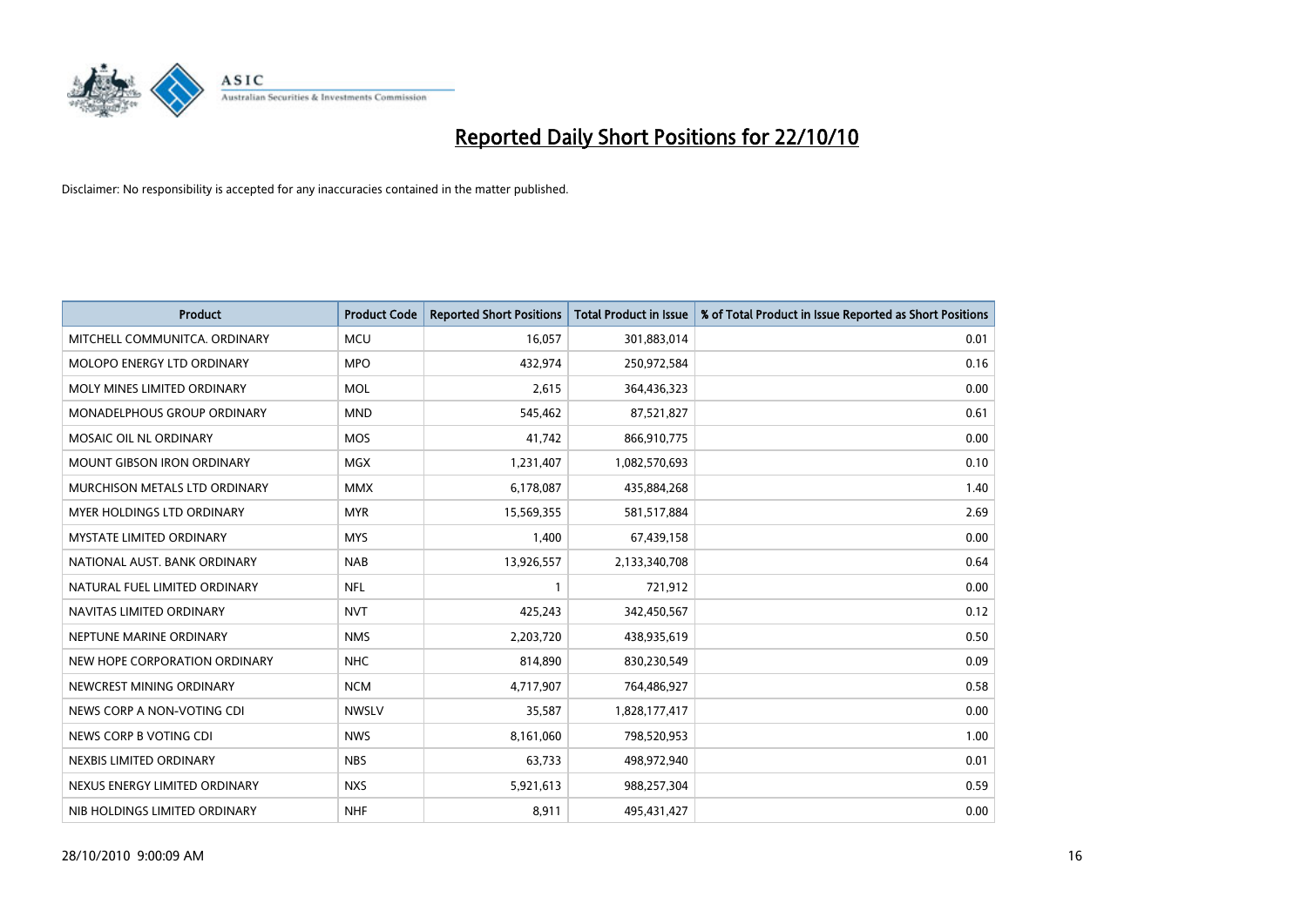

| <b>Product</b>                        | <b>Product Code</b> | <b>Reported Short Positions</b> | <b>Total Product in Issue</b> | % of Total Product in Issue Reported as Short Positions |
|---------------------------------------|---------------------|---------------------------------|-------------------------------|---------------------------------------------------------|
| NICK SCALI LIMITED ORDINARY           | <b>NCK</b>          | 35.846                          | 81,000,000                    | 0.04                                                    |
| NIDO PETROLEUM ORDINARY               | <b>NDO</b>          | 6,642,615                       | 1,107,550,321                 | 0.59                                                    |
| NKWE PLATINUM 10C US COMMON           | <b>NKP</b>          | 242,476                         | 559,651,184                   | 0.04                                                    |
| NORTHERN CREST ORDINARY               | <b>NOC</b>          | 24,345                          | 116,074,781                   | 0.02                                                    |
| NORTHERN IRON LTD ORDINARY            | <b>NFE</b>          | 970,548                         | 336,035,503                   | 0.27                                                    |
| NRW HOLDINGS LIMITED ORDINARY         | <b>NWH</b>          | 177,352                         | 251,223,000                   | 0.06                                                    |
| NUFARM LIMITED ORDINARY               | <b>NUF</b>          | 8,086,390                       | 261,775,731                   | 3.09                                                    |
| NUPLEX INDUSTRIES ORDINARY            | <b>NPX</b>          | 47.156                          | 195,060,783                   | 0.02                                                    |
| NYOTA MINERALS LTD ORDINARY           | <b>NYO</b>          | 405,000                         | 317,993,276                   | 0.13                                                    |
| <b>OAKTON LIMITED ORDINARY</b>        | <b>OKN</b>          | 508,990                         | 93,632,735                    | 0.54                                                    |
| OCEANAGOLD CORP. CHESS DEPOSITARY INT | <b>OGC</b>          | 337,080                         | 249,874,252                   | 0.14                                                    |
| OCEANIA CAPITAL LTD ORDINARY          | <b>OCP</b>          | 2,500                           | 91,921,295                    | 0.00                                                    |
| OIL SEARCH LTD ORDINARY               | OSH                 | 10,569,615                      | 1,312,888,303                 | 0.77                                                    |
| OM HOLDINGS LIMITED ORDINARY          | <b>OMH</b>          | 1,267,381                       | 503,085,150                   | 0.25                                                    |
| ONESTEEL LIMITED ORDINARY             | OST                 | 1,609,118                       | 1,334,683,421                 | 0.11                                                    |
| ORICA LIMITED ORDINARY                | ORI                 | 3,530,375                       | 362,100,430                   | 0.96                                                    |
| ORIGIN ENERGY ORDINARY                | ORG                 | 5,804,245                       | 884,381,012                   | 0.62                                                    |
| OROTONGROUP LIMITED ORDINARY          | ORL                 | 955                             | 40,880,902                    | 0.00                                                    |
| OTTO ENERGY LIMITED ORDINARY          | OEL                 | 109,204                         | 1,134,540,071                 | 0.01                                                    |
| OZ MINERALS ORDINARY                  | OZL                 | 115,077,002                     | 3,121,339,730                 | 3.67                                                    |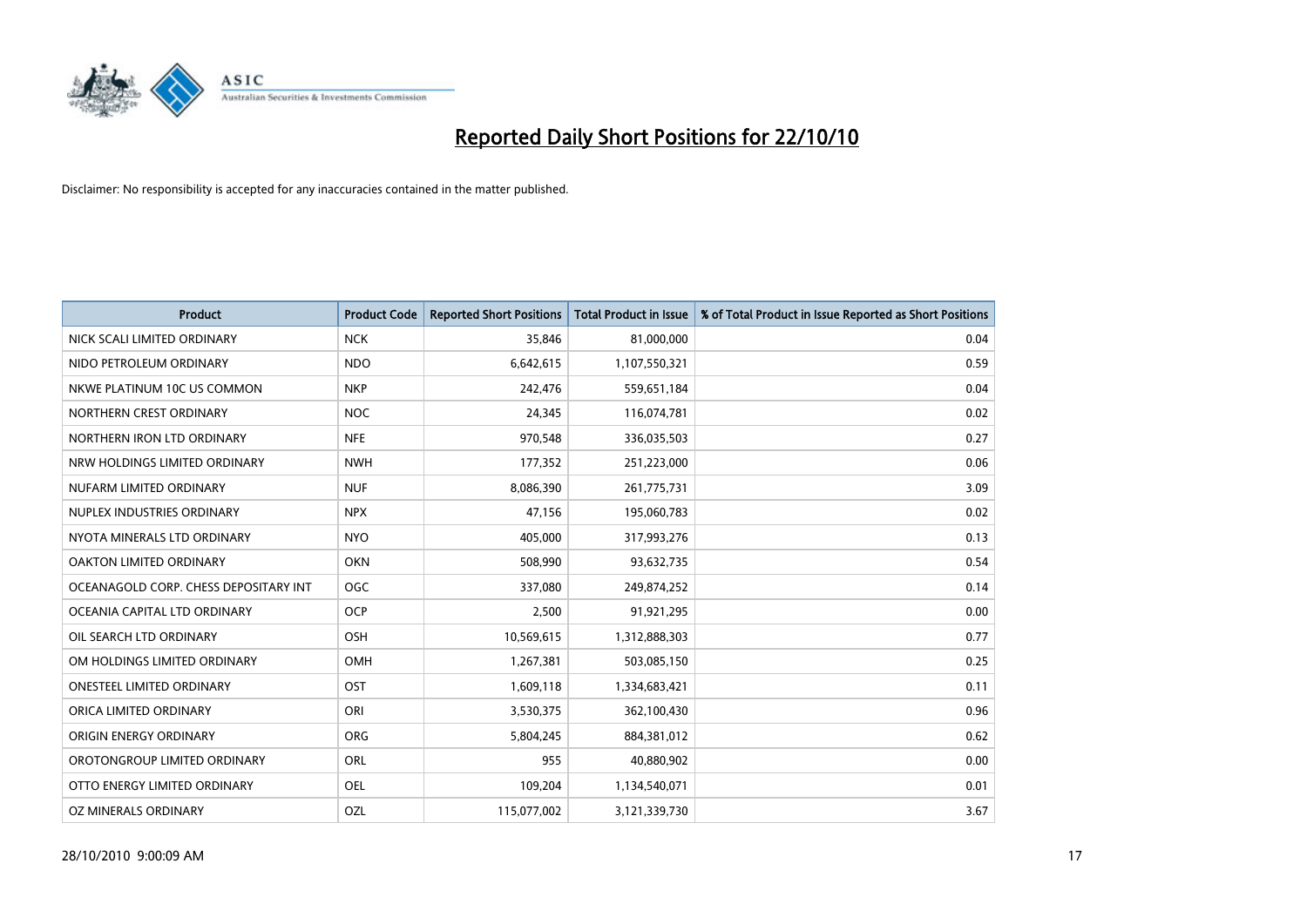

| <b>Product</b>                          | <b>Product Code</b> | <b>Reported Short Positions</b> | <b>Total Product in Issue</b> | % of Total Product in Issue Reported as Short Positions |
|-----------------------------------------|---------------------|---------------------------------|-------------------------------|---------------------------------------------------------|
| <b>PACIFIC BRANDS ORDINARY</b>          | <b>PBG</b>          | 3,488,203                       | 931,386,248                   | 0.39                                                    |
| PALADIN ENERGY LTD ORDINARY             | <b>PDN</b>          | 12,725,608                      | 718,423,382                   | 1.78                                                    |
| PANAUST LIMITED ORDINARY                | <b>PNA</b>          | 9,533,566                       | 2,954,376,819                 | 0.34                                                    |
| PANORAMIC RESOURCES ORDINARY            | PAN                 | 643,084                         | 206,062,842                   | 0.31                                                    |
| PAPERLINX LIMITED ORDINARY              | <b>PPX</b>          | 15,540,203                      | 603,580,761                   | 2.57                                                    |
| PAPERLINX SPS TRUST STEP UP PERP. PREF. | <b>PXUPA</b>        | 5,000                           | 2,850,000                     | 0.18                                                    |
| PATTIES FOODS LTD ORDINARY              | PFL                 |                                 | 138,908,853                   | 0.00                                                    |
| PEAK RESOURCES ORDINARY                 | <b>PEK</b>          | 33,490                          | 121,683,093                   | 0.03                                                    |
| PEET LIMITED ORDINARY                   | <b>PPC</b>          | 129,243                         | 300,681,486                   | 0.04                                                    |
| PENINSULA MINERALS ORDINARY             | <b>PEN</b>          | 5,000                           | 1,633,103,715                 | 0.00                                                    |
| PERILYA LIMITED ORDINARY                | PEM                 | 467,077                         | 526,075,563                   | 0.09                                                    |
| PERPETUAL LIMITED ORDINARY              | PPT                 | 2,226,243                       | 43,692,215                    | 5.11                                                    |
| PERSEUS MINING LTD ORDINARY             | PRU                 | 644,150                         | 421,307,088                   | 0.15                                                    |
| PETSEC ENERGY ORDINARY                  | <b>PSA</b>          | 223,332                         | 231,283,622                   | 0.10                                                    |
| PHARMAXIS LTD ORDINARY                  | <b>PXS</b>          | 1,425,288                       | 225,764,934                   | 0.63                                                    |
| PHOTON GROUP LTD ORDINARY               | PGA                 | 250,510                         | 1,540,062,626                 | 0.02                                                    |
| PIKE RIVER COAL ORDINARY                | <b>PRC</b>          | 456,320                         | 405,301,433                   | 0.11                                                    |
| PLATINUM ASSET ORDINARY                 | <b>PTM</b>          | 3,731,195                       | 561,347,878                   | 0.65                                                    |
| PLATINUM AUSTRALIA ORDINARY             | <b>PLA</b>          | 6,008,474                       | 321,130,521                   | 1.85                                                    |
| PLATINUM CAPITAL LTD ORDINARY           | <b>PMC</b>          |                                 | 163,732,888                   | 0.00                                                    |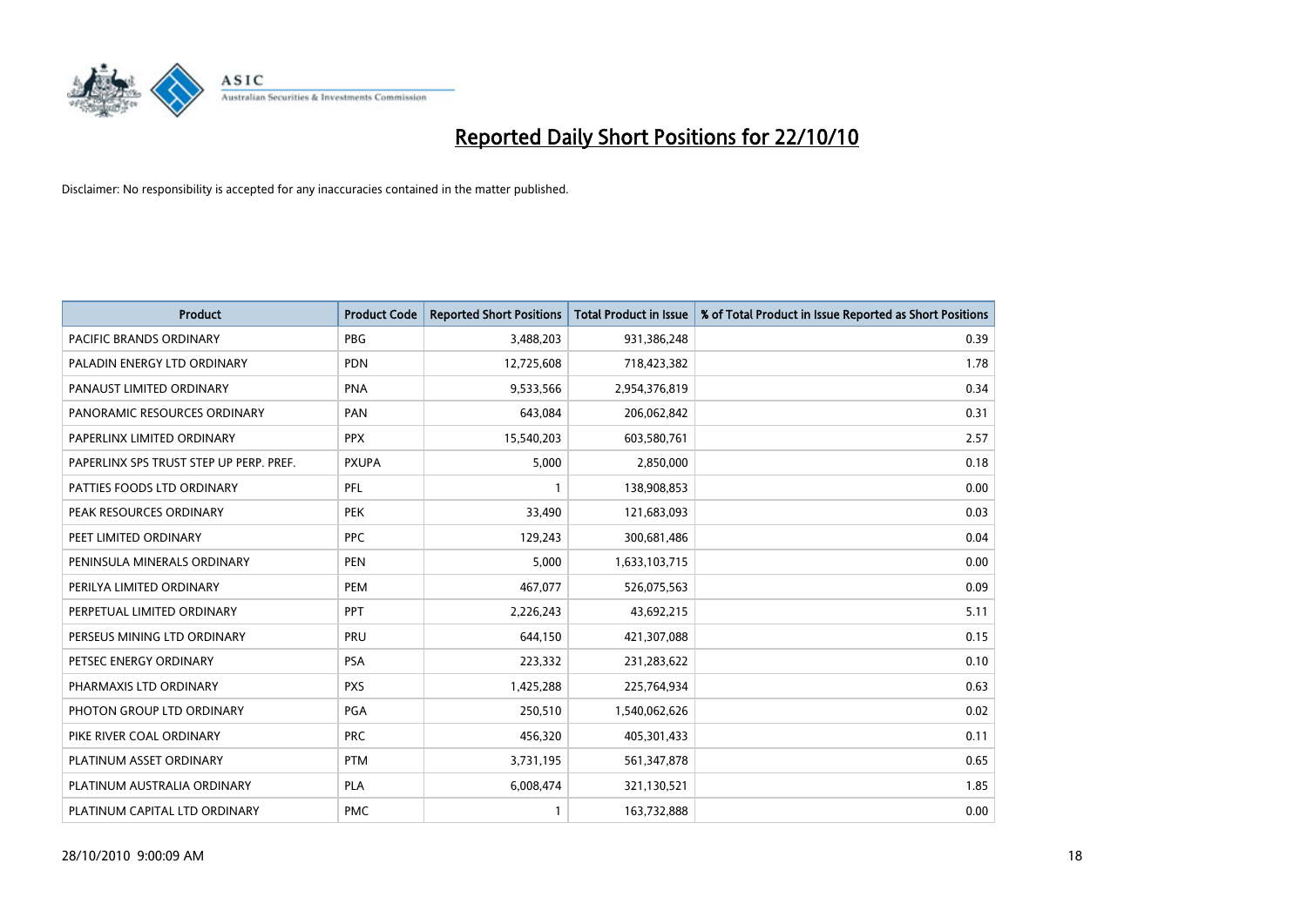

| <b>Product</b>                       | <b>Product Code</b> | <b>Reported Short Positions</b> | <b>Total Product in Issue</b> | % of Total Product in Issue Reported as Short Positions |
|--------------------------------------|---------------------|---------------------------------|-------------------------------|---------------------------------------------------------|
| <b>PMP LIMITED ORDINARY</b>          | <b>PMP</b>          | 1,731,342                       | 335,338,483                   | 0.51                                                    |
| PORT BOUVARD LIMITED ORDINARY        | PBD                 | 6,754                           | 593,868,295                   | 0.00                                                    |
| PREMIER INVESTMENTS ORDINARY         | <b>PMV</b>          | 131.763                         | 155,030,045                   | 0.09                                                    |
| PRIMARY HEALTH CARE ORDINARY         | <b>PRY</b>          | 7,859,014                       | 495,978,188                   | 1.58                                                    |
| PRIME INFR GROUP. STAPLED SECURITIES | PIH                 | 238,389                         | 351,776,795                   | 0.06                                                    |
| PRIME MEDIA GRP LTD ORDINARY         | PRT                 | $\overline{2}$                  | 366,330,303                   | 0.00                                                    |
| PRIMEAG AUSTRALIA ORDINARY           | PAG                 | 311,454                         | 150,569,976                   | 0.21                                                    |
| PROGEN PHARMACEUTIC ORDINARY         | <b>PGL</b>          | 151,596                         | 24,709,097                    | 0.61                                                    |
| PROGRAMMED ORDINARY                  | PRG                 | 391,014                         | 118,169,908                   | 0.32                                                    |
| PSIVIDA CORP CDI 1:1                 | <b>PVA</b>          | 6,878                           | 7,821,140                     | 0.09                                                    |
| <b>QANTAS AIRWAYS ORDINARY</b>       | QAN                 | 23,538,118                      | 2,265,123,620                 | 1.01                                                    |
| OBE INSURANCE GROUP ORDINARY         | <b>OBE</b>          | 21,682,683                      | 1,051,600,529                 | 2.04                                                    |
| RAMELIUS RESOURCES ORDINARY          | <b>RMS</b>          | 165,329                         | 291,208,795                   | 0.05                                                    |
| RAMSAY HEALTH CARE ORDINARY          | <b>RHC</b>          | 1,850,126                       | 202,081,252                   | 0.90                                                    |
| RANGE RESOURCES LTD ORDINARY         | <b>RRS</b>          | 1,250,000                       | 1,162,167,306                 | 0.11                                                    |
| <b>RCR TOMLINSON ORDINARY</b>        | <b>RCR</b>          | 68,067                          | 131,985,172                   | 0.05                                                    |
| <b>REA GROUP ORDINARY</b>            | <b>REA</b>          | 20,293                          | 128,439,366                   | 0.01                                                    |
| RED FORK ENERGY ORDINARY             | <b>RFE</b>          | 7,696                           | 139,535,000                   | 0.01                                                    |
| <b>REDFLEX HOLDINGS ORDINARY</b>     | <b>RDF</b>          | 3,225                           | 110,345,599                   | 0.00                                                    |
| REED RESOURCES LTD ORDINARY          | <b>RDR</b>          | 268,205                         | 192,271,768                   | 0.14                                                    |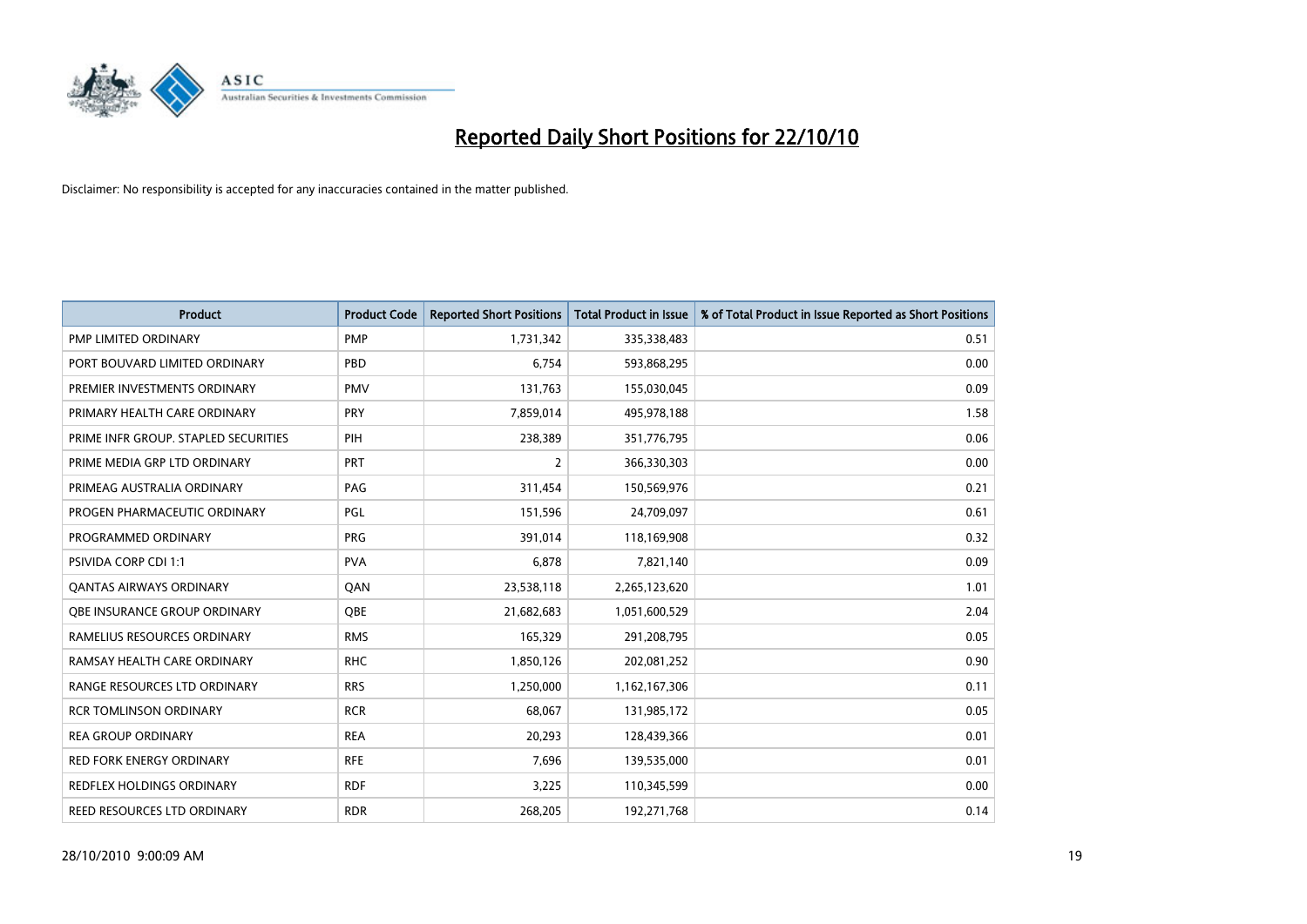

| <b>Product</b>                      | <b>Product Code</b> | <b>Reported Short Positions</b> | Total Product in Issue | % of Total Product in Issue Reported as Short Positions |
|-------------------------------------|---------------------|---------------------------------|------------------------|---------------------------------------------------------|
| <b>REGIS RESOURCES ORDINARY</b>     | <b>RRL</b>          | 237,655                         | 423,878,034            | 0.05                                                    |
| RESMED INC CDI 10:1                 | <b>RMD</b>          | 4,455,064                       | 1,516,163,980          | 0.29                                                    |
| <b>RESOLUTE MINING ORDINARY</b>     | <b>RSG</b>          | 727,325                         | 451,380,935            | 0.17                                                    |
| RESOURCE EQUIP LTD ORDINARY         | <b>RQL</b>          | 2,500                           | 154,217,420            | 0.00                                                    |
| <b>RESOURCE GENERATION ORDINARY</b> | <b>RES</b>          | 157,911                         | 182,680,530            | 0.09                                                    |
| REVERSE CORP LIMITED ORDINARY       | <b>REF</b>          | 25,141                          | 92,382,175             | 0.03                                                    |
| REX MINERALS LIMITED ORDINARY       | <b>RXM</b>          | 15,959                          | 132,199,460            | 0.01                                                    |
| RHG LIMITED ORDINARY                | <b>RHG</b>          | 13,020                          | 318,745,978            | 0.00                                                    |
| <b>RIDLEY CORPORATION ORDINARY</b>  | <b>RIC</b>          | 53,937                          | 307,817,071            | 0.02                                                    |
| RIO TINTO LIMITED ORDINARY          | <b>RIO</b>          | 22,628,846                      | 606,831,240            | 3.74                                                    |
| RIVERCITY MOTORWAY STAPLED          | <b>RCY</b>          | 299,192                         | 957,010,115            | 0.03                                                    |
| RIVERSDALE MINING ORDINARY          | <b>RIV</b>          | 77,277                          | 236,033,688            | 0.03                                                    |
| ROC OIL COMPANY ORDINARY            | <b>ROC</b>          | 5,060,967                       | 713,154,560            | 0.69                                                    |
| SAI GLOBAL LIMITED ORDINARY         | SAI                 | 41,077                          | 197,852,152            | 0.01                                                    |
| SALMAT LIMITED ORDINARY             | <b>SLM</b>          | 78,195                          | 159,134,483            | 0.05                                                    |
| SAMSON OIL & GAS LTD ORDINARY       | SSN                 | 380,000                         | 1,664,377,592          | 0.02                                                    |
| SANDFIRE RESOURCES ORDINARY         | <b>SFR</b>          | 43,558                          | 131,734,760            | 0.03                                                    |
| <b>SANTOS LTD ORDINARY</b>          | <b>STO</b>          | 6,102,284                       | 834,019,875            | 0.72                                                    |
| SARACEN MINERAL ORDINARY            | SAR                 | 142,179                         | 491,984,749            | 0.02                                                    |
| SEDGMAN LIMITED ORDINARY            | <b>SDM</b>          | 190,985                         | 207,997,898            | 0.08                                                    |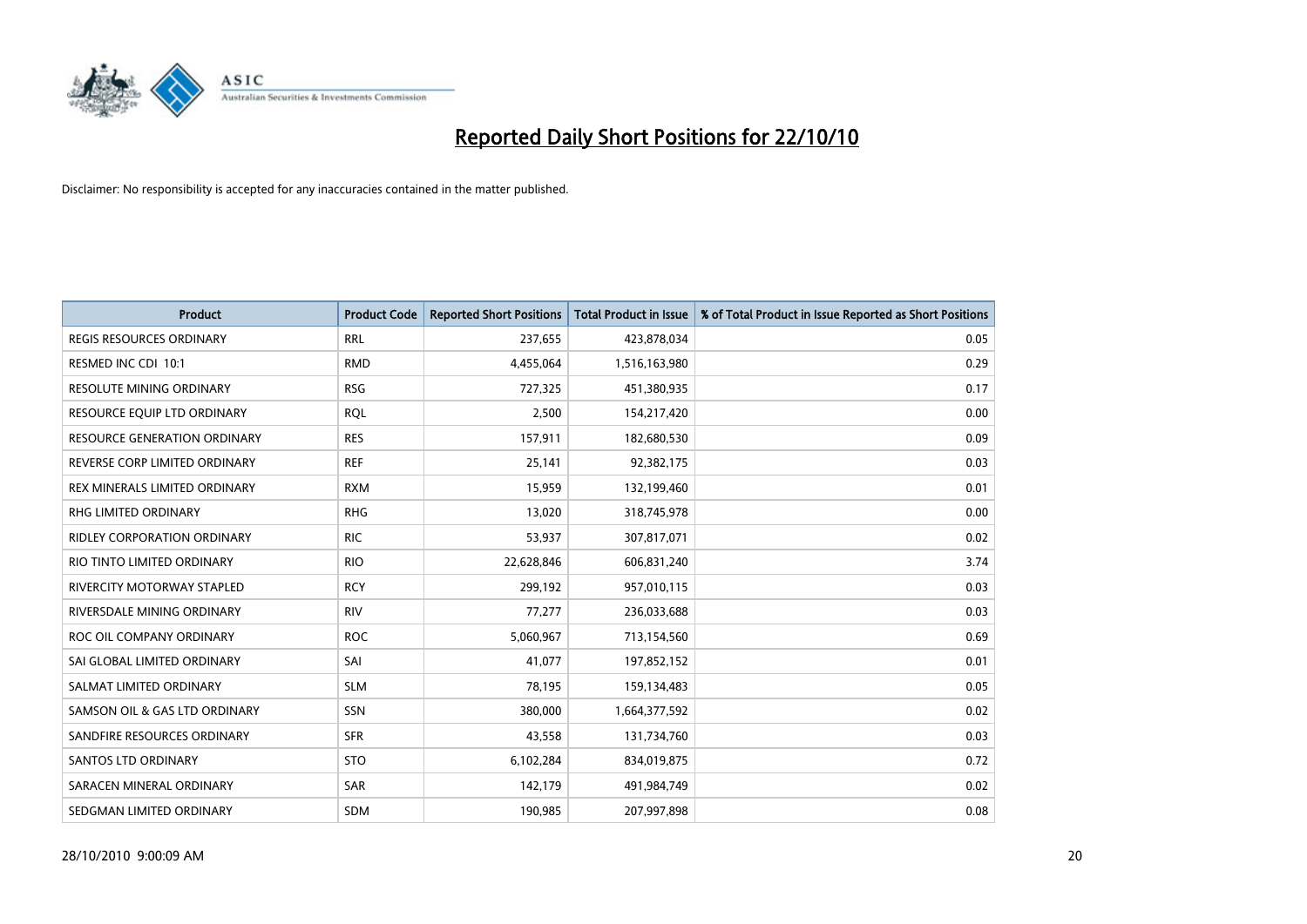

| <b>Product</b>                           | <b>Product Code</b> | <b>Reported Short Positions</b> | <b>Total Product in Issue</b> | % of Total Product in Issue Reported as Short Positions |
|------------------------------------------|---------------------|---------------------------------|-------------------------------|---------------------------------------------------------|
| SEEK LIMITED ORDINARY                    | <b>SEK</b>          | 4,187,721                       | 336,584,488                   | 1.23                                                    |
| SENETAS CORPORATION ORDINARY             | <b>SEN</b>          | 756,999                         | 461,522,263                   | 0.16                                                    |
| SERVCORP LIMITED ORDINARY                | SRV                 | 102,705                         | 98,440,807                    | 0.10                                                    |
| SERVICE STREAM ORDINARY                  | <b>SSM</b>          | 344,663                         | 283,418,867                   | 0.12                                                    |
| SEVEN GROUP HOLDINGS ORDINARY            | <b>SVW</b>          | 98,503                          | 305,410,281                   | 0.03                                                    |
| SIGMA PHARMACEUTICAL ORDINARY            | SIP                 | 8,778,156                       | 1,178,626,572                 | 0.73                                                    |
| SILEX SYSTEMS ORDINARY                   | <b>SLX</b>          | 189,234                         | 149,506,391                   | 0.12                                                    |
| SILVER LAKE RESOURCE ORDINARY            | <b>SLR</b>          | 69,118                          | 178,757,838                   | 0.04                                                    |
| SIMS METAL MGMT LTD ORDINARY             | SGM                 | 3,079,985                       | 203,993,432                   | 1.50                                                    |
| SINGAPORE TELECOMM. CHESS DEPOSITARY INT | SGT                 | 1,945,936                       | 389,173,075                   | 0.49                                                    |
| SKILLED GROUP LTD ORDINARY               | <b>SKE</b>          | 93,022                          | 190,738,408                   | 0.04                                                    |
| SKY CITY ENTERTAIN, ORDINARY             | <b>SKC</b>          | 12,221,437                      | 575,114,687                   | 2.12                                                    |
| <b>SKY NETWORK ORDINARY</b>              | <b>SKT</b>          | 1,269,140                       | 389,139,785                   | 0.33                                                    |
| SMS MANAGEMENT, ORDINARY                 | SMX                 | 36,456                          | 67,661,358                    | 0.06                                                    |
| SONIC HEALTHCARE ORDINARY                | <b>SHL</b>          | 4,686,219                       | 388,429,875                   | 1.22                                                    |
| SOUL PATTINSON (W.H) ORDINARY            | SOL                 | 1,689                           | 238,640,580                   | 0.00                                                    |
| SP AUSNET STAPLED SECURITIES             | <b>SPN</b>          | 7,159,545                       | 2,748,353,504                 | 0.25                                                    |
| SPARK INFRASTRUCTURE STAPLED SECURITIES  | SKI                 | 21,012,166                      | 1,209,239,300                 | 1.74                                                    |
| SPDR 200 FUND ETF UNITS                  | <b>STW</b>          | 8                               | 57,328,081                    | 0.00                                                    |
| SPECIALTY FASHION ORDINARY               | <b>SFH</b>          | 1,663,844                       | 190,964,693                   | 0.88                                                    |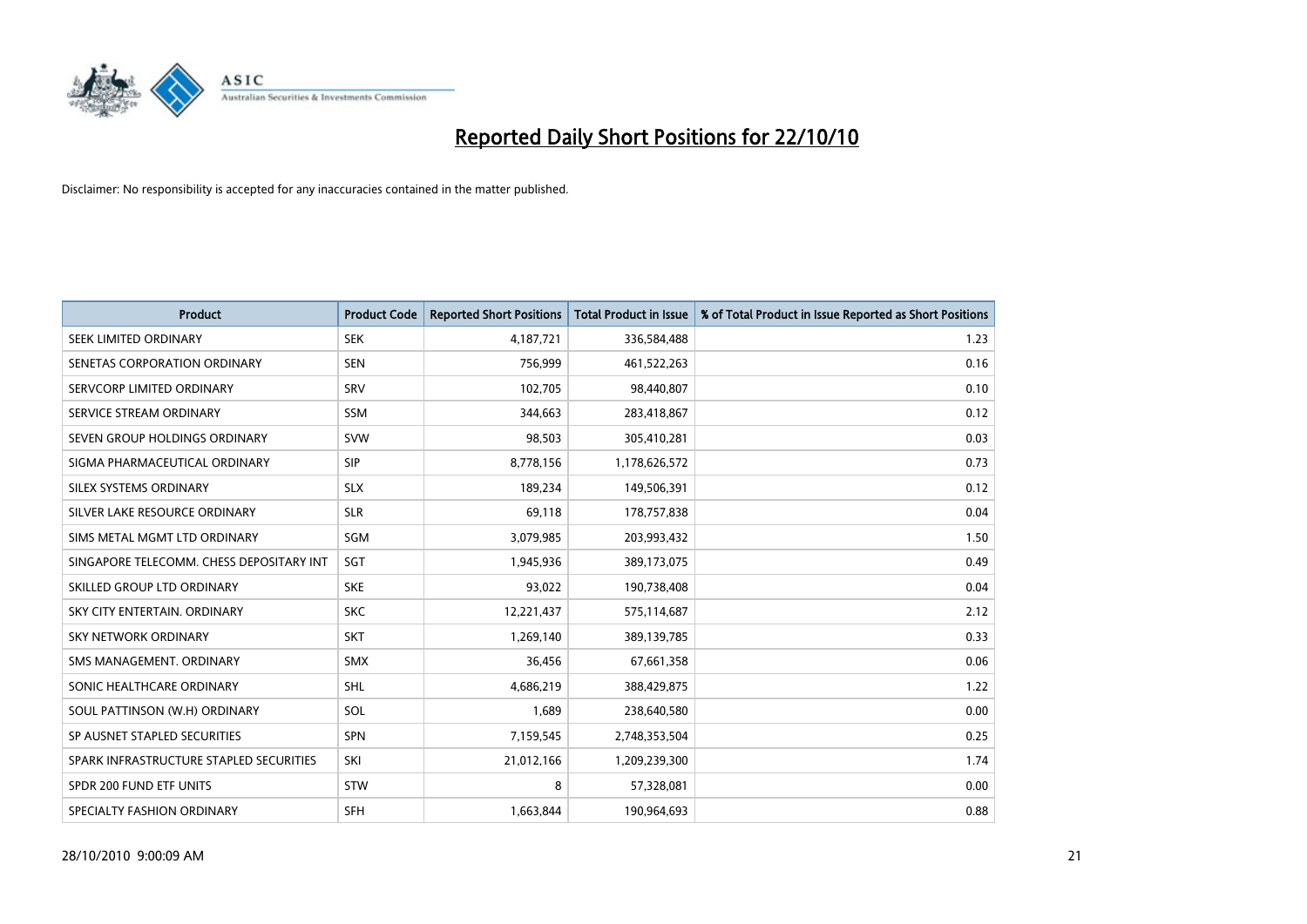

| <b>Product</b>                       | <b>Product Code</b> | <b>Reported Short Positions</b> | Total Product in Issue | % of Total Product in Issue Reported as Short Positions |
|--------------------------------------|---------------------|---------------------------------|------------------------|---------------------------------------------------------|
| SPOTLESS GROUP LTD ORDINARY          | SPT                 | 1,100,700                       | 261,070,153            | 0.42                                                    |
| ST BARBARA LIMITED ORDINARY          | <b>SBM</b>          | 17,793,855                      | 1,953,668,407          | 0.90                                                    |
| STAGING CONNECTIONS ORDINARY         | <b>STG</b>          | 2,917,189                       | 783,175,134            | 0.37                                                    |
| STH AMERICAN COR LTD ORDINARY        | SAY                 | 9,200                           | 233,651,371            | 0.00                                                    |
| STHN CROSS MEDIA ORDINARY            | <b>SXL</b>          | 94,401                          | 378,827,750            | 0.02                                                    |
| STOCKLAND UNITS/ORD STAPLED          | SGP                 | 11,884,952                      | 2,383,036,717          | 0.48                                                    |
| <b>STRAITS RESOURCES ORDINARY</b>    | <b>SRL</b>          | 4,719,636                       | 255,203,613            | 1.85                                                    |
| <b>STW COMMUNICATIONS ORDINARY</b>   | SGN                 | 221,232                         | 364,310,964            | 0.06                                                    |
| SUNCORP-METWAY, 5.068% RESET CNV.PRF | <b>SUNPA</b>        | 360                             | 1,440,628              | 0.02                                                    |
| SUNCORP-METWAY, ORDINARY             | <b>SUN</b>          | 4,509,169                       | 1,281,390,524          | 0.34                                                    |
| SUNDANCE RESOURCES ORDINARY          | <b>SDL</b>          | 14,904,117                      | 2,709,995,932          | 0.55                                                    |
| SUNLAND GROUP LTD ORDINARY           | <b>SDG</b>          | 101,387                         | 251,107,692            | 0.04                                                    |
| SUPER CHEAP AUTO GRP ORDINARY        | <b>SUL</b>          | 259,801                         | 128,702,619            | 0.20                                                    |
| SWICK MINING ORDINARY                | <b>SWK</b>          | 1,548                           | 236,724,970            | 0.00                                                    |
| SYMEX HOLDINGS ORDINARY              | <b>SYM</b>          | 6,633                           | 125,037,628            | 0.01                                                    |
| TABCORP HOLDINGS LTD ORDINARY        | <b>TAH</b>          | 5,531,575                       | 616,489,466            | 0.88                                                    |
| TALENT2 INTERNATION ORDINARY         | <b>TWO</b>          | $\overline{7}$                  | 141,271,875            | 0.00                                                    |
| <b>TALISMAN MINING ORDINARY</b>      | <b>TLM</b>          | 28,000                          | 109,255,815            | 0.03                                                    |
| TAP OIL LIMITED ORDINARY             | <b>TAP</b>          | 744,978                         | 169,892,964            | 0.43                                                    |
| TASSAL GROUP LIMITED ORDINARY        | <b>TGR</b>          | 3,200,782                       | 146,304,404            | 2.17                                                    |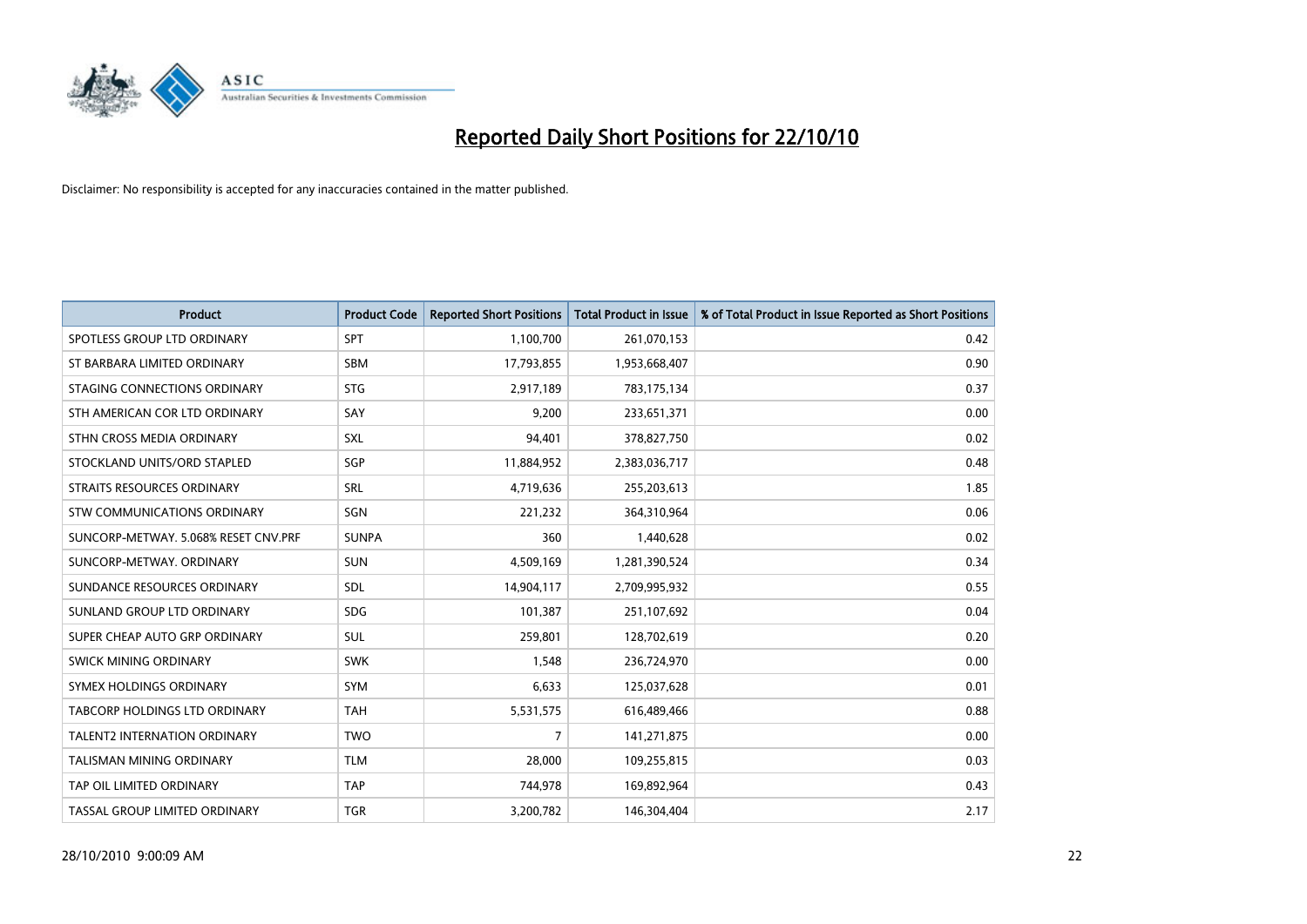

| <b>Product</b>                          | <b>Product Code</b> | <b>Reported Short Positions</b> | Total Product in Issue | % of Total Product in Issue Reported as Short Positions |
|-----------------------------------------|---------------------|---------------------------------|------------------------|---------------------------------------------------------|
| <b>TATTS GROUP LTD ORDINARY</b>         | <b>TTS</b>          | 6,739,111                       | 1,300,888,465          | 0.52                                                    |
| TELECOM CORPORATION ORDINARY            | <b>TEL</b>          | 26,857,270                      | 1,924,367,932          | 1.39                                                    |
| TELSTRA CORPORATION, ORDINARY           | <b>TLS</b>          | 14,066,934                      | 12,443,074,357         | 0.12                                                    |
| TEN NETWORK HOLDINGS ORDINARY           | <b>TEN</b>          | 7,165,860                       | 1,045,236,720          | 0.69                                                    |
| TERRAMIN AUSTRALIA, ORDINARY            | <b>TZN</b>          | 28,000                          | 166,872,177            | 0.02                                                    |
| TFS CORPORATION LTD ORDINARY            | <b>TFC</b>          | 63,054                          | 227,360,909            | 0.02                                                    |
| THE REJECT SHOP ORDINARY                | <b>TRS</b>          | 27,873                          | 26,033,570             | 0.10                                                    |
| THOR MINING PLC CHESS DEPOSITARY        | <b>THR</b>          | 2,307                           | 239,814,715            | 0.00                                                    |
| THORN GROUP LIMITED ORDINARY            | <b>TGA</b>          | 2,361                           | 129,459,770            | 0.00                                                    |
| TIMBERCORP LIMITED ORDINARY             | <b>TIM</b>          | 90,075                          | 352,071,429            | 0.02                                                    |
| <b>TISHMAN SPEYER UNITS</b>             | <b>TSO</b>          | 51,423                          | 338,440,904            | 0.01                                                    |
| TNG LIMITED ORDINARY                    | <b>TNG</b>          | 4,321                           | 258,055,076            | 0.00                                                    |
| TOLL HOLDINGS LTD ORDINARY              | <b>TOL</b>          | 18,504,066                      | 702,867,609            | 2.58                                                    |
| TORO ENERGY LIMITED ORDINARY            | <b>TOE</b>          | 35,404                          | 964,936,676            | 0.00                                                    |
| <b>TOWER AUSTRALIA ORDINARY</b>         | <b>TAL</b>          | 976,583                         | 415,928,881            | 0.23                                                    |
| TOWER LIMITED ORDINARY                  | <b>TWR</b>          | 689,519                         | 260,631,787            | 0.26                                                    |
| TOX FREE SOLUTIONS ORDINARY             | <b>TOX</b>          | 91,298                          | 91,765,500             | 0.09                                                    |
| TPG TELECOM LIMITED ORDINARY            | <b>TPM</b>          | 2,685,411                       | 767,849,104            | 0.34                                                    |
| TRANSFIELD SERV INFR STAPLED SECURITIES | <b>TSI</b>          | 209,212                         | 434,862,971            | 0.05                                                    |
| TRANSFIELD SERVICES ORDINARY            | <b>TSE</b>          | 2.995.343                       | 441,350,229            | 0.68                                                    |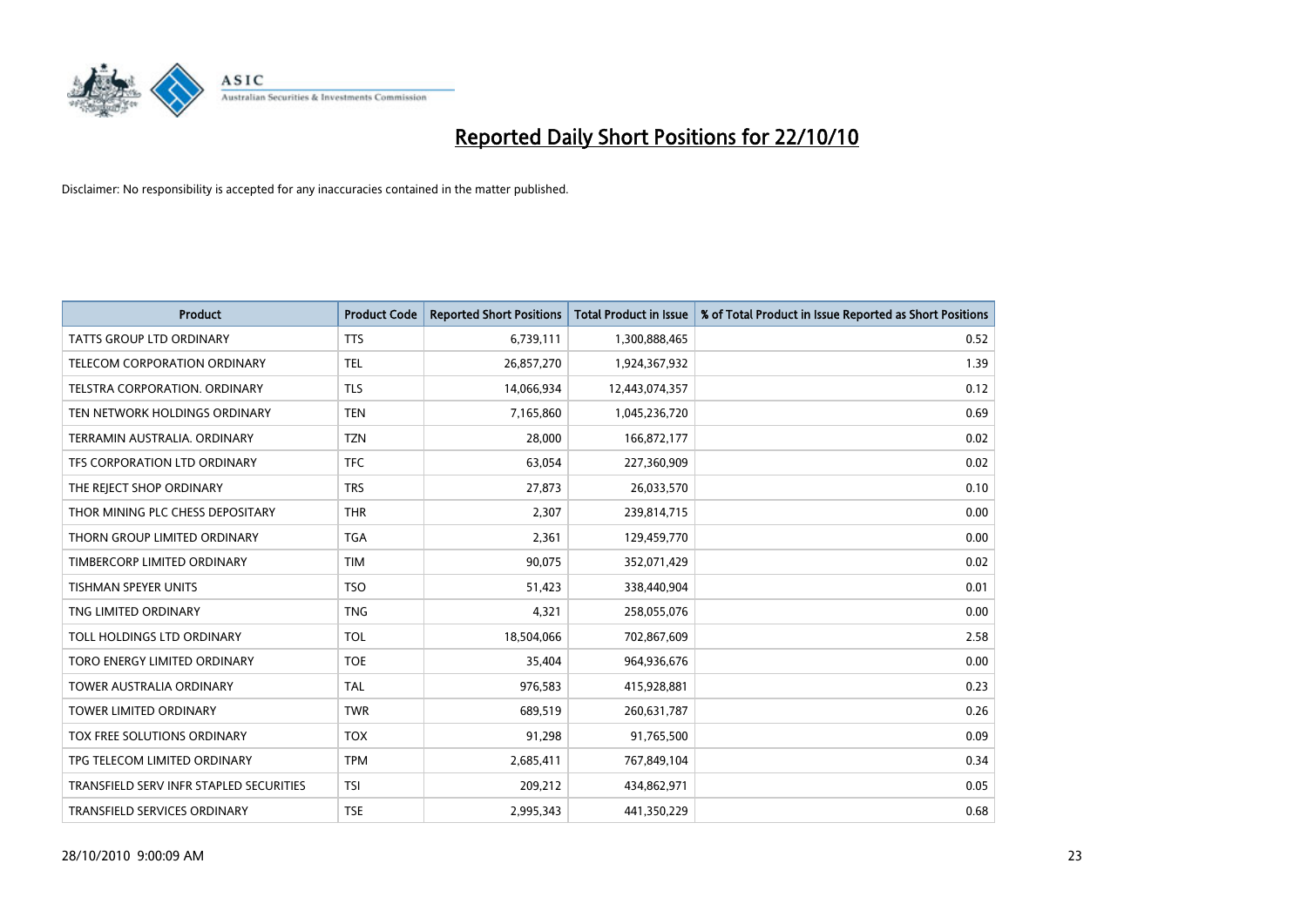

| <b>Product</b>                            | <b>Product Code</b> | <b>Reported Short Positions</b> | <b>Total Product in Issue</b> | % of Total Product in Issue Reported as Short Positions |
|-------------------------------------------|---------------------|---------------------------------|-------------------------------|---------------------------------------------------------|
| TRANSPACIFIC INDUST, ORDINARY             | <b>TPI</b>          | 15,228,258                      | 960,638,735                   | 1.56                                                    |
| TRANSURBAN GROUP TRIPLE STAPLED SEC.      | <b>TCL</b>          | 6,417,454                       | 1,441,290,633                 | 0.44                                                    |
| <b>TREASURY GROUP ORDINARY</b>            | <b>TRG</b>          | 180                             | 23,070,755                    | 0.00                                                    |
| TRINITY GROUP STAPLED SECURITIES          | <b>TCO</b>          | 3,419                           | 231,701,539                   | 0.00                                                    |
| <b>TROY RESOURCES NL ORDINARY</b>         | <b>TRY</b>          | 30,749                          | 87,474,323                    | 0.04                                                    |
| UGL LIMITED ORDINARY                      | <b>UGL</b>          | 4,589,833                       | 166,028,705                   | 2.74                                                    |
| UNILIFE CORPORATION CDI 6:1               | <b>UNS</b>          | 70,005                          | 241,158,714                   | 0.02                                                    |
| UXC LIMITED ORDINARY                      | <b>UXC</b>          | 678,611                         | 305,789,718                   | 0.22                                                    |
| VALAD PROPERTY GROUP STAPLED US PROHIBIT. | <b>VPG</b>          | 4,330,465                       | 2,302,129,263                 | 0.18                                                    |
| <b>VDM GROUP LIMITED ORDINARY</b>         | <b>VMG</b>          | 11,116                          | 195,613,088                   | 0.01                                                    |
| VENTURE MINERALS ORDINARY                 | <b>VMS</b>          | 6,500                           | 192,663,334                   | 0.00                                                    |
| VILLAGE ROADSHOW LTD ORDINARY             | <b>VRL</b>          | 682                             | 106,949,195                   | 0.00                                                    |
| VILLAGE ROADSHOW LTD 'A' CLASS PREFERENCE | <b>VRLPA</b>        | 19,557                          | 44,503,905                    | 0.04                                                    |
| <b>VIRGIN BLUE HOLDINGS ORDINARY</b>      | <b>VBA</b>          | 17,440,916                      | 2,209,126,568                 | 0.78                                                    |
| <b>VISION GROUP HLDGS ORDINARY</b>        | <b>VGH</b>          | 78,000                          | 72,671,765                    | 0.11                                                    |
| <b>VITA GROUP LTD ORDINARY</b>            | <b>VTG</b>          | 75,190                          | 142,499,800                   | 0.05                                                    |
| VITERRA INC CDI 1:1                       | <b>VTA</b>          | 76,877                          | 68,629,939                    | 0.12                                                    |
| VNGD AUS SHARES ETF UNITS                 | <b>VAS</b>          | 448                             | 3,487,814                     | 0.01                                                    |
| <b>WAREHOUSE GROUP ORDINARY</b>           | <b>WHS</b>          | 302,724                         | 311,195,868                   | 0.10                                                    |
| <b>WATPAC LIMITED ORDINARY</b>            | <b>WTP</b>          | 7,535                           | 183,341,382                   | 0.00                                                    |